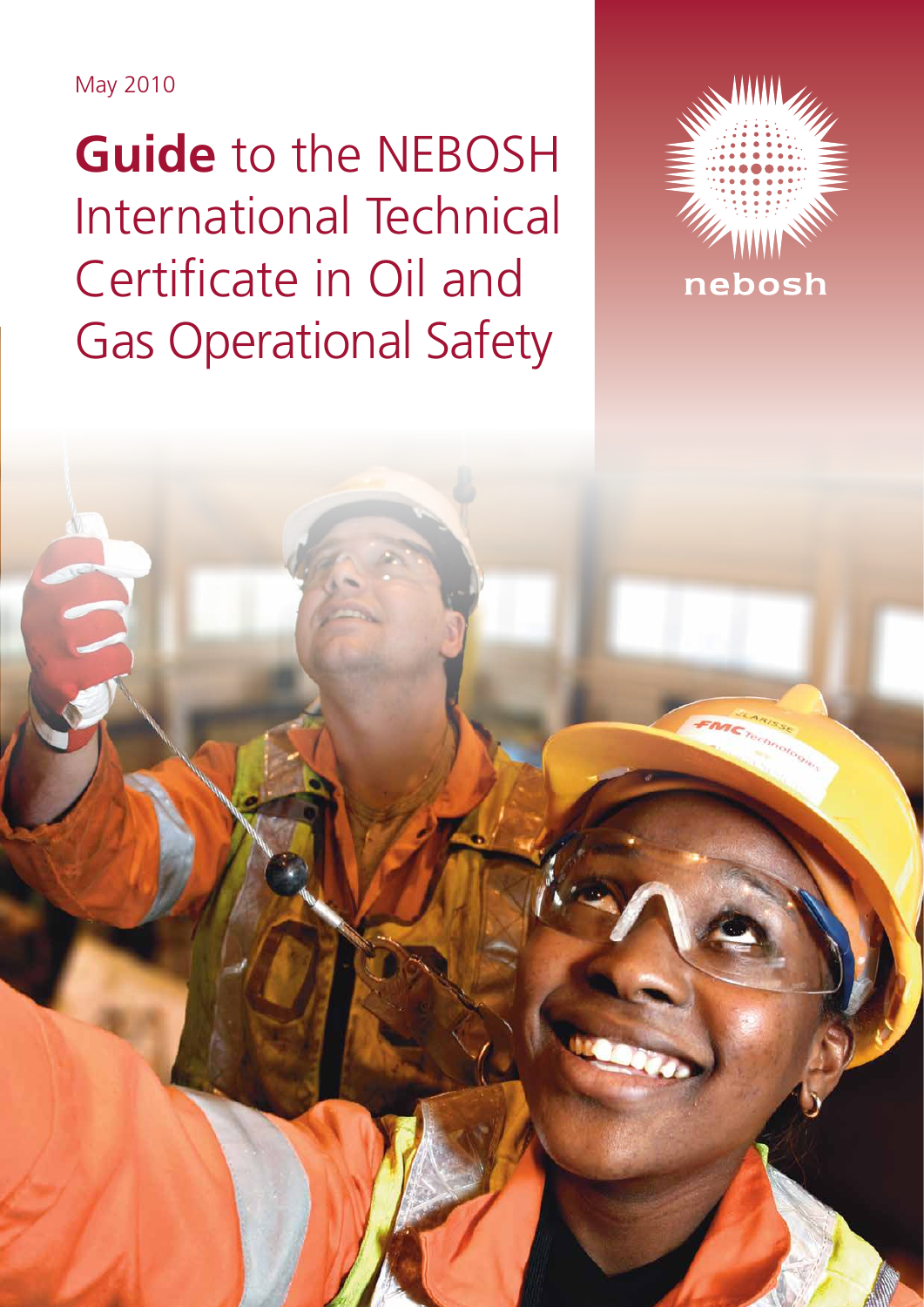#### **Qualification title: NEBOSH International Technical Certificate in Oil and Gas Operational Safety**

**Version: 7 Specification date: May 2010 Guide publication date: May 2017**

#### **The National Examination Board in Occupational Safety and Health (NEBOSH), Dominus Way, Meridian Business Park, Leicester LE19 1QW.**

Registered Charity Number: 1010444

| Telephone: +44 (0) 116 263 4700 |
|---------------------------------|
| +44 (0) 116 282 4000            |
| info@nebosh.org.uk              |
| www.nebosh.org.uk               |
|                                 |

#### © NEBOSH

All rights reserved. No part of this publication may be reproduced, stored in a retrieval system or transmitted in any form, or by any means, electronic, electrostatic, mechanical, photocopied or otherwise, without the express permission in writing from NEBOSH.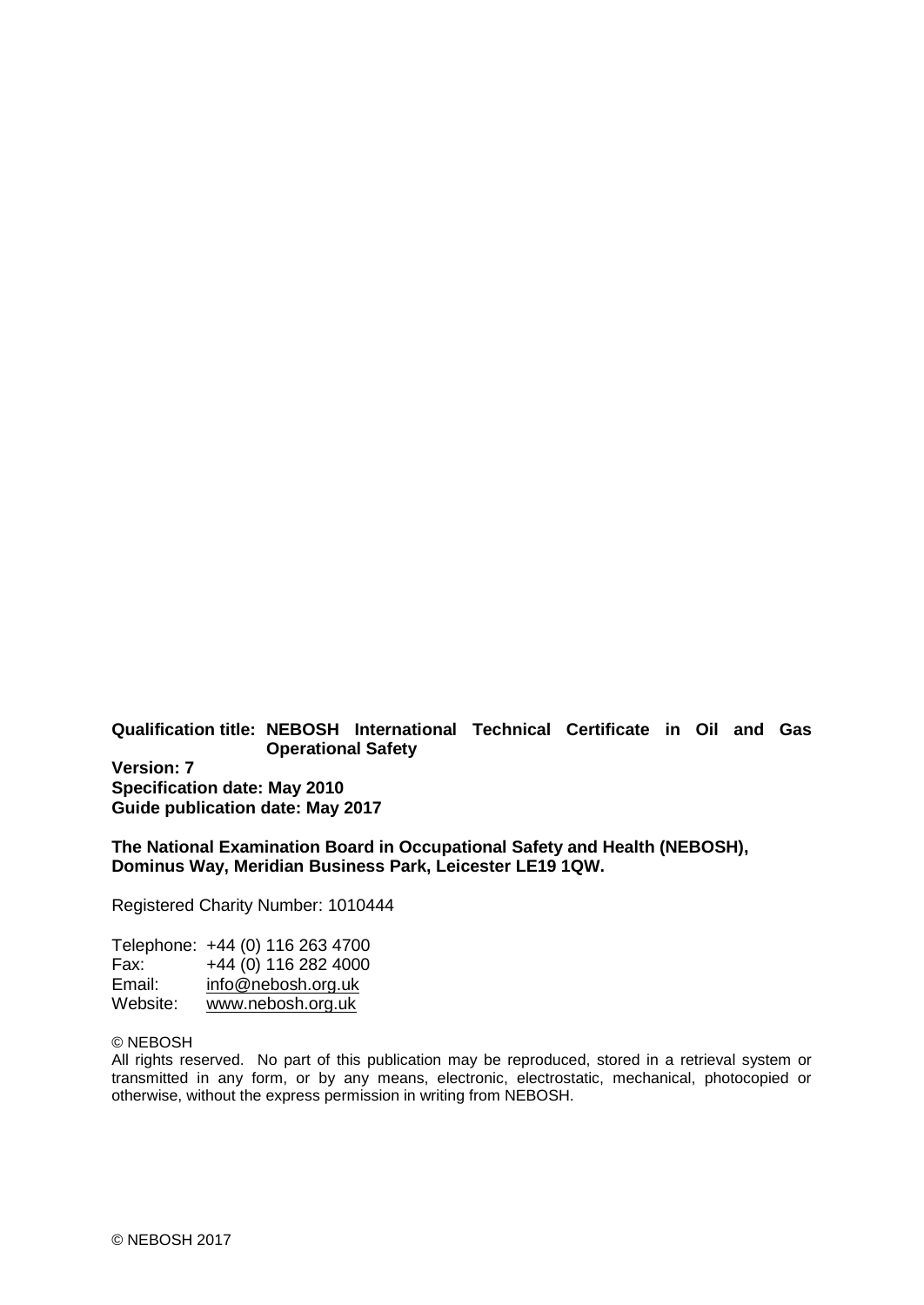# **Contents**

## **1. [Introduction](#page-3-0)**

|    | 1.1<br>Benefits for employers<br>1.2<br>Qualification level and UK accreditation<br>1.3<br>Key topics covered<br>Course tuition and private study time requirements<br>1.4<br>1.5<br><b>Entry requirements</b><br>Minimum standard of English required for candidates<br>1.6<br>Legislation<br>1.7<br>1.8<br>Legislative updates<br>1.9 Qualification type<br>1.10 Qualification progression<br>1.11 Programmes offered by NEBOSH-accredited course providers<br>1.12 Examination dates<br>1.13 Specification date<br>1.14 Syllabus development and review<br>1.15 Further information for candidates<br>1.16 Further information for accredited course providers |                                                                                                                                                                                                                                                                                                                                                           |                                                            |  |  |  |
|----|-------------------------------------------------------------------------------------------------------------------------------------------------------------------------------------------------------------------------------------------------------------------------------------------------------------------------------------------------------------------------------------------------------------------------------------------------------------------------------------------------------------------------------------------------------------------------------------------------------------------------------------------------------------------|-----------------------------------------------------------------------------------------------------------------------------------------------------------------------------------------------------------------------------------------------------------------------------------------------------------------------------------------------------------|------------------------------------------------------------|--|--|--|
| 2. | <b>Qualification structure</b>                                                                                                                                                                                                                                                                                                                                                                                                                                                                                                                                                                                                                                    |                                                                                                                                                                                                                                                                                                                                                           |                                                            |  |  |  |
|    | 2.1<br>2.2<br>2.3<br>2.4<br>2.5                                                                                                                                                                                                                                                                                                                                                                                                                                                                                                                                                                                                                                   | Unit assessment<br>Unit pass standard<br>Qualification grades<br><b>Qualification parchment</b><br>Re-sitting examinations                                                                                                                                                                                                                                | 6<br>6<br>$\,6\,$<br>$\begin{array}{c} 6 \\ 7 \end{array}$ |  |  |  |
| 3. | <b>Policies</b>                                                                                                                                                                                                                                                                                                                                                                                                                                                                                                                                                                                                                                                   |                                                                                                                                                                                                                                                                                                                                                           |                                                            |  |  |  |
|    | 3.1<br>3.2<br>3.3<br>3.4                                                                                                                                                                                                                                                                                                                                                                                                                                                                                                                                                                                                                                          | Requests for access arrangements/reasonable adjustments<br>Requests for special consideration<br>Enquiries about results and appeals<br>Malpractice                                                                                                                                                                                                       | 8<br>8<br>$\bf 8$<br>8                                     |  |  |  |
| 4. |                                                                                                                                                                                                                                                                                                                                                                                                                                                                                                                                                                                                                                                                   | Syllabus - NEBOSH International Technical Certificate in Oil and Gas<br><b>Operational Safety (May 2010 specification)</b>                                                                                                                                                                                                                                | 10                                                         |  |  |  |
|    |                                                                                                                                                                                                                                                                                                                                                                                                                                                                                                                                                                                                                                                                   | 4.1 Unit IOG1: Management of international oil and gas operational safety<br>Health, safety and environmental management in context<br>Element 1:<br>Element 2:<br>Hydrocarbon process safety 1<br>Hydrocarbon process safety 2<br>Element 3:<br>Fire protection and emergency response<br>Element 4:<br>Element 5:<br>Logistics and transport operations | 11<br>11<br>14<br>17<br>20<br>22                           |  |  |  |

**5. [Sample question paper](#page-25-0)** 23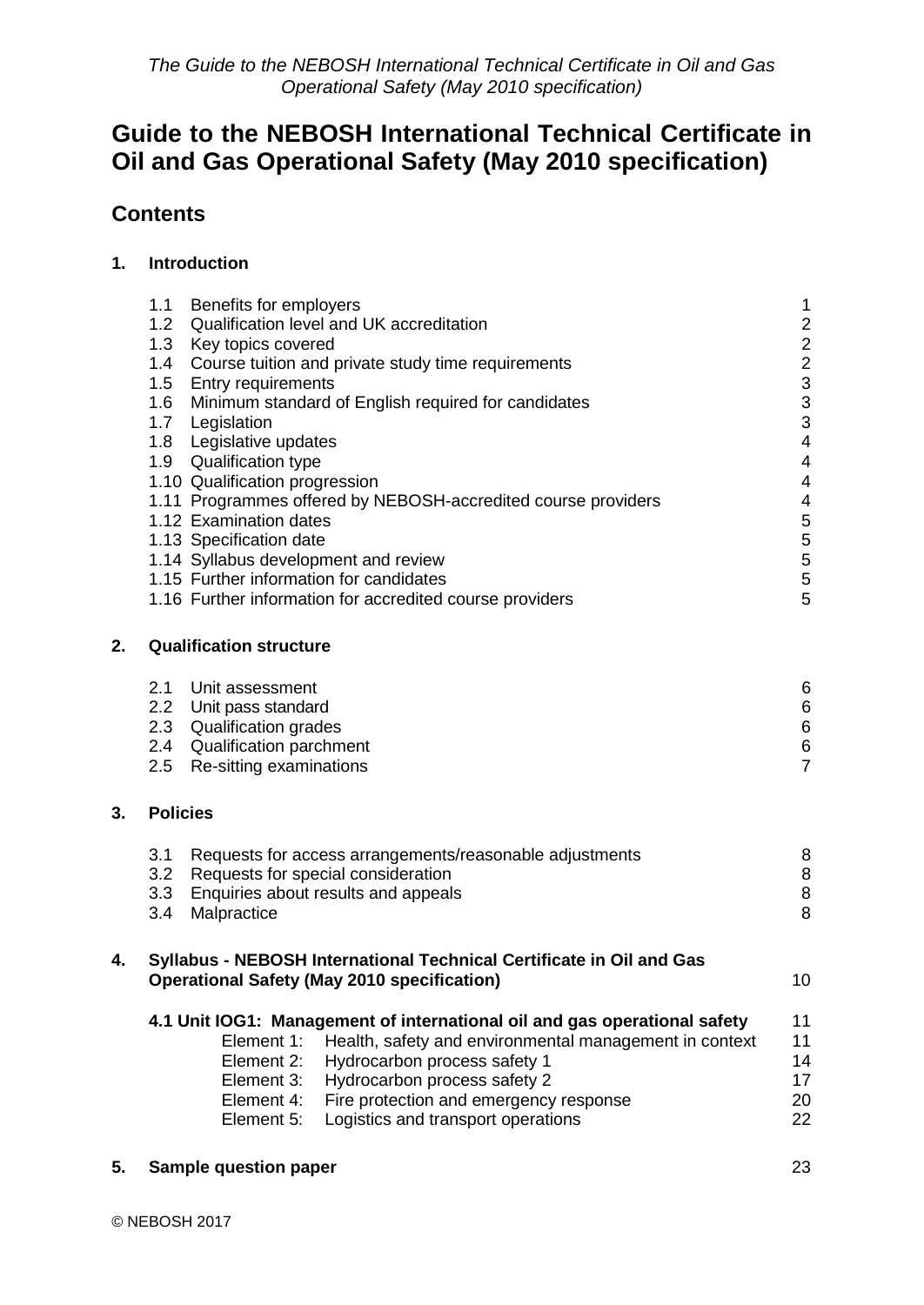# <span id="page-3-0"></span>**1. Introduction**

The NEBOSH International Technical Certificate in Oil and Gas Operational Safety is suitable for supervisors, managers, safety representatives and newly qualified health and safety advisors within the oil and gas industries, both within and outside the UK and is designed to provide a sound breadth of underpinning knowledge that enables them to manage oil and gas operational risks effectively. This qualification builds on the understanding already gained by studying the NEBOSH National or International General Certificate.

# <span id="page-3-1"></span>**1.1 Benefits for employers**

The importance of effective health and safety training in the oil and gas industry is highlighted by extensively reported examples of major process safety incidents including the 2010 Deepwater Horizon oil rig explosion in the Gulf of Mexico, the Buncefield oil storage depot explosion (2005), the 1988 Piper Alpha oil platform explosion (both occurring in the UK) and the Gas Plant explosion at Longford, Australia in 1998.

However, even relatively minor occurrences can have serious consequences. The UK Health and Safety Executive (HSE) reported that in 2008/9 there were over 450 dangerous occurrences in the UK offshore oil and gas industry resulting in 30 major injuries and 140 'over 3 day' injuries. The US Bureau of Ocean Energy Management, Regulation and Enforcement reported 522 oil and gas industry incidents in the US in 2009 resulting in 4 fatalities and over 300 injuries.

The International Association of Oil and Gas Producers (OGP) reported 99 fatalities in 2009 and over 1,500 reported injuries resulting in at least one day off work or an average of 28 such injuries every week of the year. Approximately 260 person-years were lost by reporting companies and their contractors as a result of injuries.

In addition to the direct costs of sick pay and absence, employers can find themselves dealing with environmental costs, criminal prosecution, claims for compensation, adverse publicity and harm to both business reputation and profitability. The annual worldwide cost of occupational injury and illness is estimated by the International Labour Organisation (ILO) to be twenty times greater than the total amount of official development assistance provided to developing countries (approximately \$50 billion).

The vast majority of occupational injuries, incidents and ill-health are avoidable by good health and safety management. By saving money, improving productivity and raising workforce morale, effective health and safety management should be recognised as an essential element of a successful management strategy.

The NEBOSH International Technical Certificate in Oil and Gas Operational Safety is designed specifically for industry specialists with day-to-day safety responsibilities including managers, supervisors and health and safety advisers. It focuses on operational process safety and is intended to enable candidates to apply and implement effective process safety management across all areas of their operation and throughout the world.

This course can be delivered within an organisation, or employees can attend accredited training courses run throughout the UK by our network of accredited course providers. NEBOSH accredited course providers offer a variety of flexible course formats, so training can be arranged according to employer needs.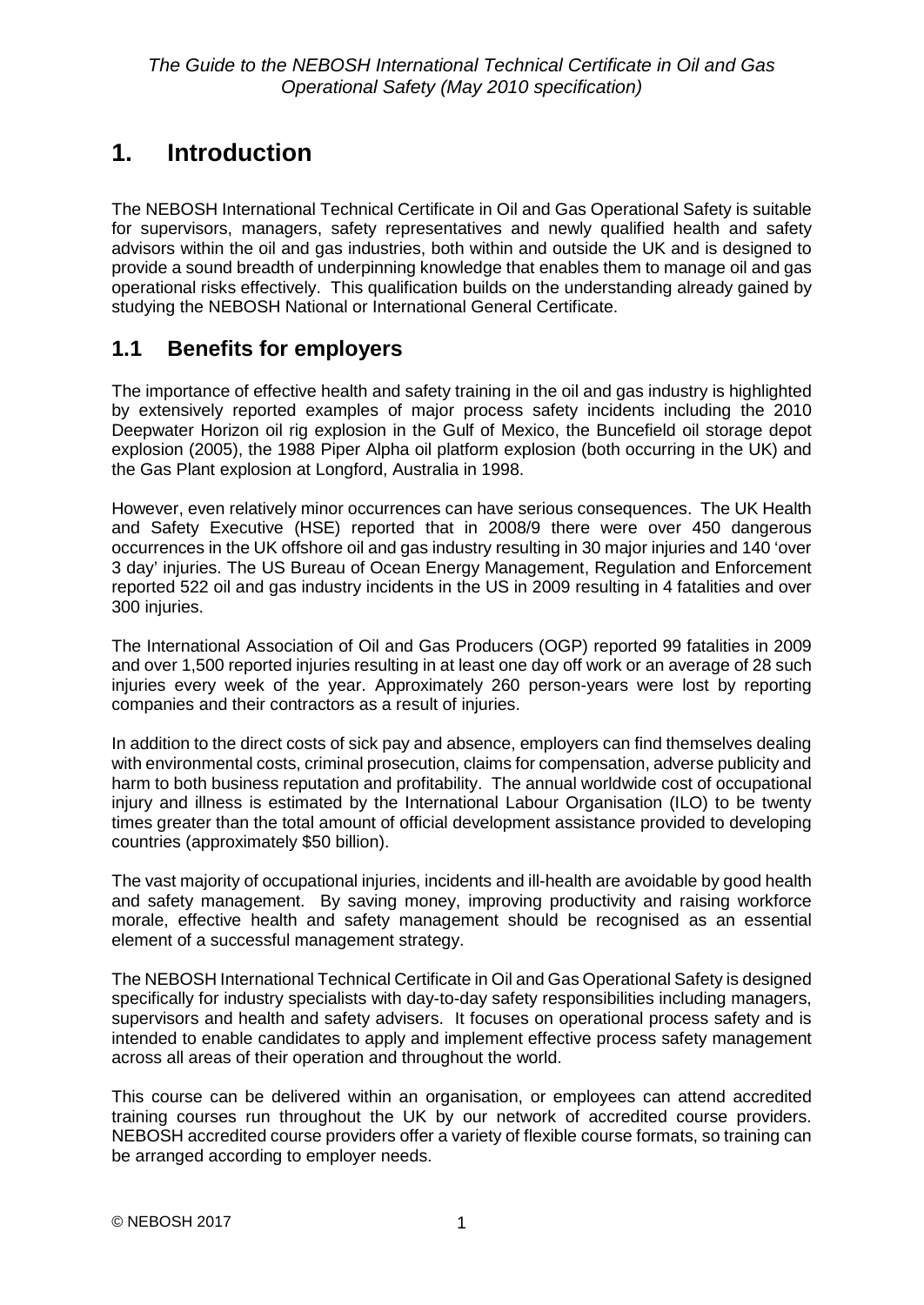# <span id="page-4-0"></span>**1.2 Qualification level and UK accreditation**

This qualification *is intended* to be accredited by the Scottish Qualifications Authority (SQA – [www.sqa.org.uk\)](http://www.sqa.org.uk/) for delivery across the UK and internationally. It is *intended to be* rated at Level 7 in the Scottish Credit and Qualifications Framework (SCQF), higher than NEBOSH National General Certificate standard.

For users in England, Wales and Northern Ireland, this is broadly comparable to a Vocationally-Related Qualification (VRQ) at Level 4 in the Qualifications and Credit Framework (QCF), comparable to Higher National Certificate (HNC) standard.

This means that the **estimated** level of the International Technical Certificate in Oil and Gas Operational Safety is around SCQF Level 7. This qualification/learning programme has not been subject to quality assured processes of credit rating which would establish a definite SCQF level. This qualification/learning programme is therefore not on the SCQF, does not have any awarded SCQF credit points and this estimated level is an approximation only and not the actual level.

For further information on level comparisons please see the qualification regulator's *"Qualifications can cross boundaries"* document available from the SQA website [\(www.sqa.org.uk\)](http://www.sqa.org.uk/).

# <span id="page-4-1"></span>**1.3 Key topics covered**

- Health, safety and environmental management in context
- Hydrocarbon process safety
- Fire protection and emergency response
- Logistics, transport operations.

# <span id="page-4-2"></span>**1.4 Course tuition and private study time requirements**

**Unit IOG1:** 34 hours tuition and 20 hours private study **Total: 54 hours** 

A programme of study therefore needs to be based around a minimum of **34 taught hours** and approximately **20 hours of private study** for an overall total of **54 hours.**

A full-time block release course would be expected to last for a minimum of one week (five working days) and a part-time day release course would be spread over at least five weeks. For candidates studying by open or distance learning, the tuition hours should be added to the recommended private study hours to give the minimum number of hours that this mode of study will require.

Quoted hours *do not* include assessment time, ie, sitting the written examination (see 1.5).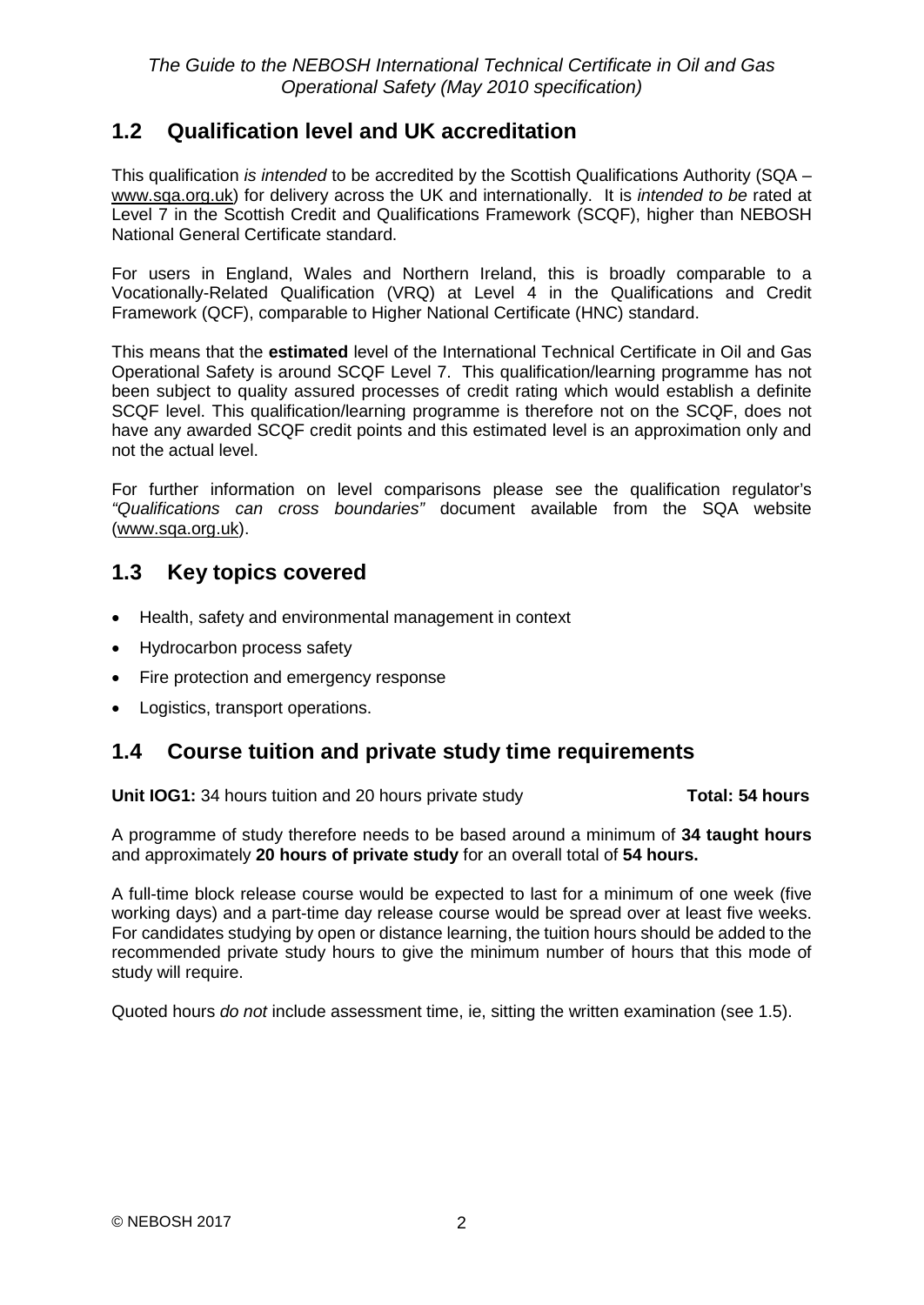# <span id="page-5-0"></span>**1.5 Entry requirements**

NEBOSH does not set specific formal entry requirements for this qualification. However it should be noted that:

**The achievement of the NEBOSH International General Certificate in Occupational Health and Safety (IGC) or equivalent prior to undertaking the International Technical Certificate in Oil and Gas Operational Safety course is highly recommended. This qualification is designed as a specialist sector-specific supplement to the NEBOSH International General Certificate in Occupational Health and Safety (IGC) rather than to replace knowledge and understanding of general health and safety gained as part of the IGC.** Further information regarding the NEBOSH International General Certificate can be found via our website: [www.nebosh.org.uk](http://www.nebosh.org.uk/)

Students must satisfy any entry requirements specified by the course provider. Acceptance on to the programme may be based on the admission tutor's judgement on the student's ability to benefit from the programme. For example, previous experience in the oil and gas industry and an understanding of related processes is desirable.

# <span id="page-5-1"></span>**1.6 Minimum standard of English required for candidates**

The standard of English required by candidates studying for the NEBOSH International Technical Certificate in Oil and Gas Operational Safety must be such that they can both understand and articulate the concepts contained in the syllabus. It is important to stress that the onus is on accredited course providers to determine their candidates' standards of proficiency in English.

NEBOSH recommends to accredited course providers that candidates undertaking this qualification should reach a minimum standard of English *equivalent* to an International English Language Testing System score of **6.0** or higher in IELTS tests in order to be accepted onto a NEBOSH International Technical Certificate in Oil and Gas Operational Safety programme.

For further information please see the latest version of the IELTS Handbook or consult the IELTS website: [http://www.ielts.org/institutions/test\\_format\\_and\\_results.aspx.](http://www.ielts.org/institutions/test_format_and_results.aspx)

Candidates wishing to assess their own language expertise may consult the IELTS website for information on taking the test: [http://www.ielts.org/institutions/faqs.aspx.](http://www.ielts.org/institutions/faqs.aspx)

# <span id="page-5-2"></span>**1.7 Legislation**

The syllabus refers to international conventions and recommendations. Where this qualification is delivered overseas, accredited course providers may refer to examples of local legislation as part of the course programme but examination questions will not refer to specific legislation, but will refer to international conventions, recommendations and good practice as indicated in the syllabus.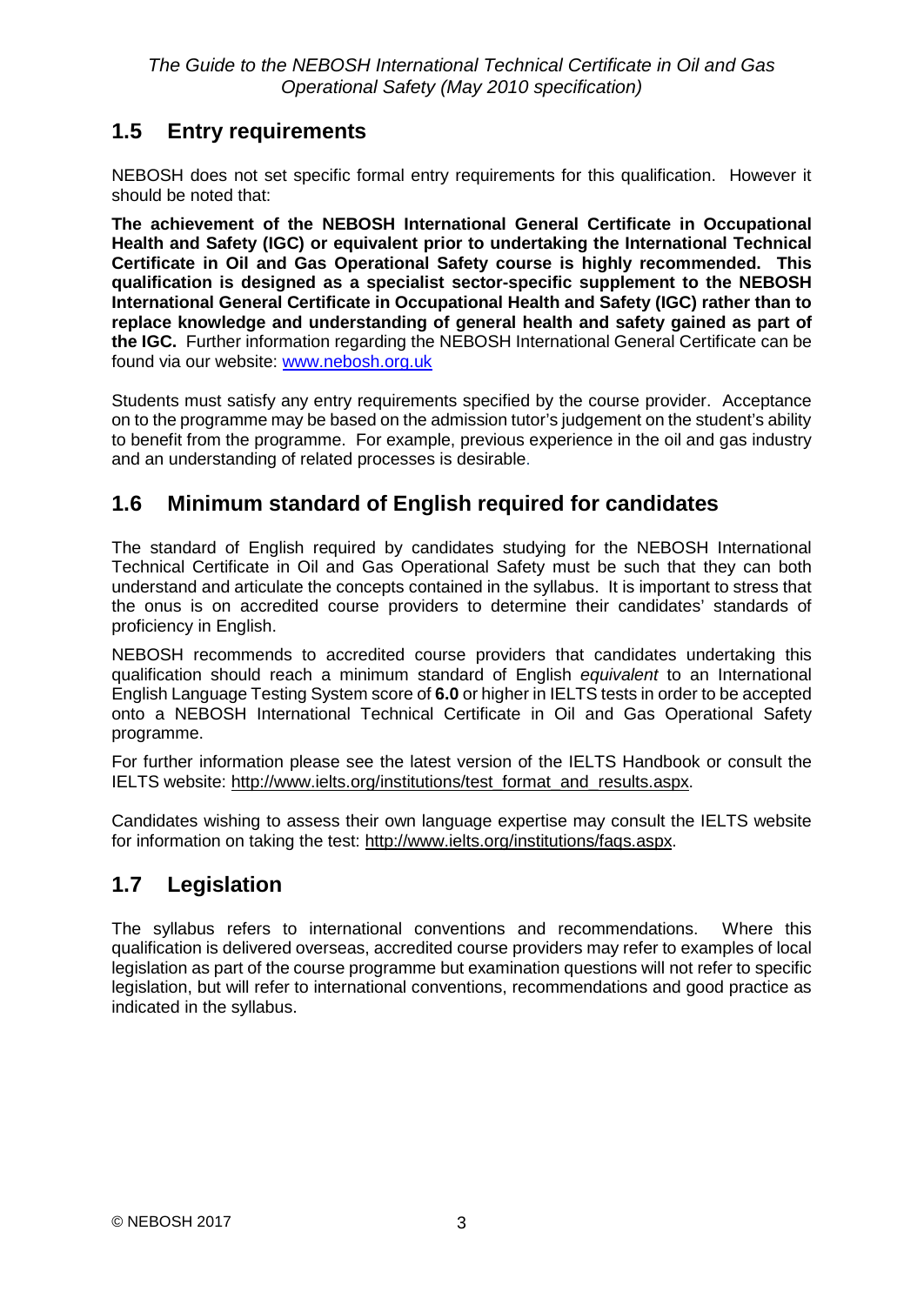# <span id="page-6-0"></span>**1.8 Legislative updates**

Relevant new international conventions and recommendations will become examinable in detail six months after their date of introduction. However, candidates will be expected to be essentially up-to-date at the time of the examination and, whilst a detailed knowledge will not be expected, reference to new or impending international conventions and recommendations, where relevant to an examination question, will be given credit.

Please note, NEBOSH will not ask questions related to international conventions and recommendations that have been repealed, revoked or otherwise superseded.

**NB:** Accredited course providers are expected to ensure their course notes remain current with regard to new international conventions and recommendations.

# <span id="page-6-1"></span>**1.9 Qualification type**

NEBOSH qualifications are categorised as 'Other' qualifications by SQA Accreditation in Scotland. These are categorised as Vocationally-Related Qualifications (VRQs) in England, Wales and Northern Ireland.

VRQs provide the knowledge and practical skills required for particular job roles through a structured study-based training programme, that combine the testing of knowledge and understanding in written examinations with practical application of learning in the workplace.

VRQs are a popular type of qualification because they are nationally recognised, flexible and offer routes for progression to employment or further study.

# <span id="page-6-2"></span>**1.10 Qualification progression**

Candidates wishing to further develop their health and safety expertise may consider studying:

• NEBOSH National Diploma in Occupational Health and Safety

This is designed to provide students with the expertise required to undertake a career as a health and safety practitioner and also provides a sound basis for progression to postgraduate study.

Candidates looking to use their expertise overseas may consider:

• NEBOSH International General Certificate in Occupational Health and Safety

This qualification focuses on international standards and management systems rather than UK legislation.

Further information regarding our qualification portfolio can be found on our website: [www.nebosh.org.uk/qualifications](http://www.nebosh.org.uk/qualifications)

# <span id="page-6-3"></span>**1.11 Programmes offered by NEBOSH-accredited course providers**

Accredited course providers can be located using the 'Where to study' tab on our website: [www.nebosh.org.uk](http://www.nebosh.org.uk/Studying/default.asp?cref=3&ct=2)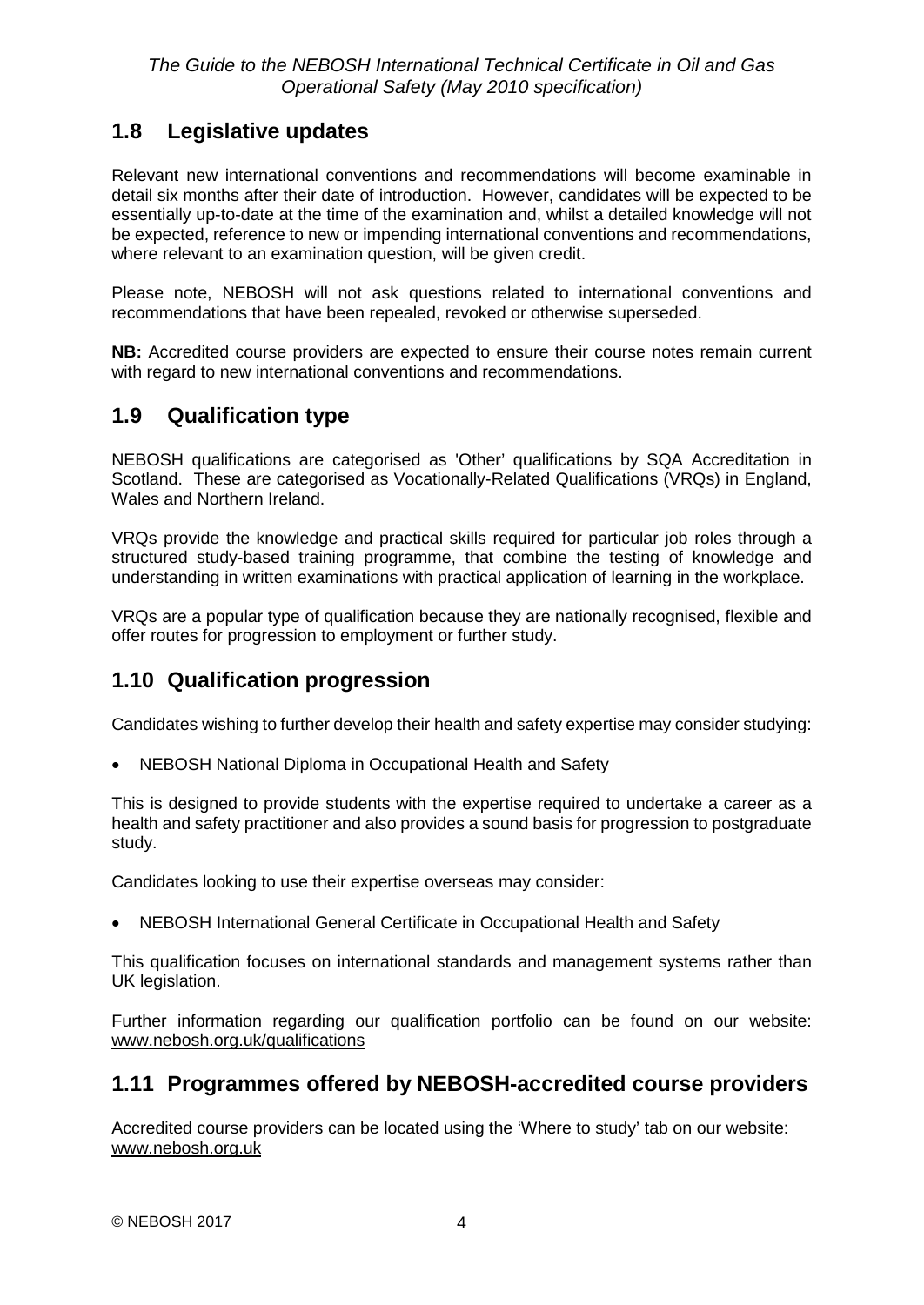**NB:** Candidates are advised to check up-to-date information on course dates with accredited course providers directly.

# <span id="page-7-0"></span>**1.12 Examination dates**

'Standard' examination dates for this qualification are available in March, June, September and December annually. Accredited course providers may also request 'on-demand' examinations on a date of their choosing for this qualification.

# <span id="page-7-1"></span>**1.13 Specification date**

The May 2010 specification for this qualification replaces the previous August 2009 specification for all examinations from (and including) 1 August 2010.

# <span id="page-7-2"></span>**1.14 Syllabus development and review**

The syllabus has been developed by NEBOSH following extensive consultation with key stakeholders, notably accredited course providers, professional bodies, employers, standards setting organisations, enforcement bodies and subject experts. NEBOSH would like to take this opportunity to thank all those who participated in the development, piloting and implementation of this qualification.

# <span id="page-7-3"></span>**1.15 Further information for candidates**

Further information for candidates including a syllabus summary, qualification overview leaflet can be found via the NEBOSH website [\(www.nebosh.org.uk\)](http://www.nebosh.org.uk/). Examiners' reports may be purchased from the NEBOSH online shop.

# <span id="page-7-4"></span>**1.16 Further information for accredited course providers**

Further information for accredited course providers including policies and procedures can be found in the accredited course providers' section of the NEBOSH website.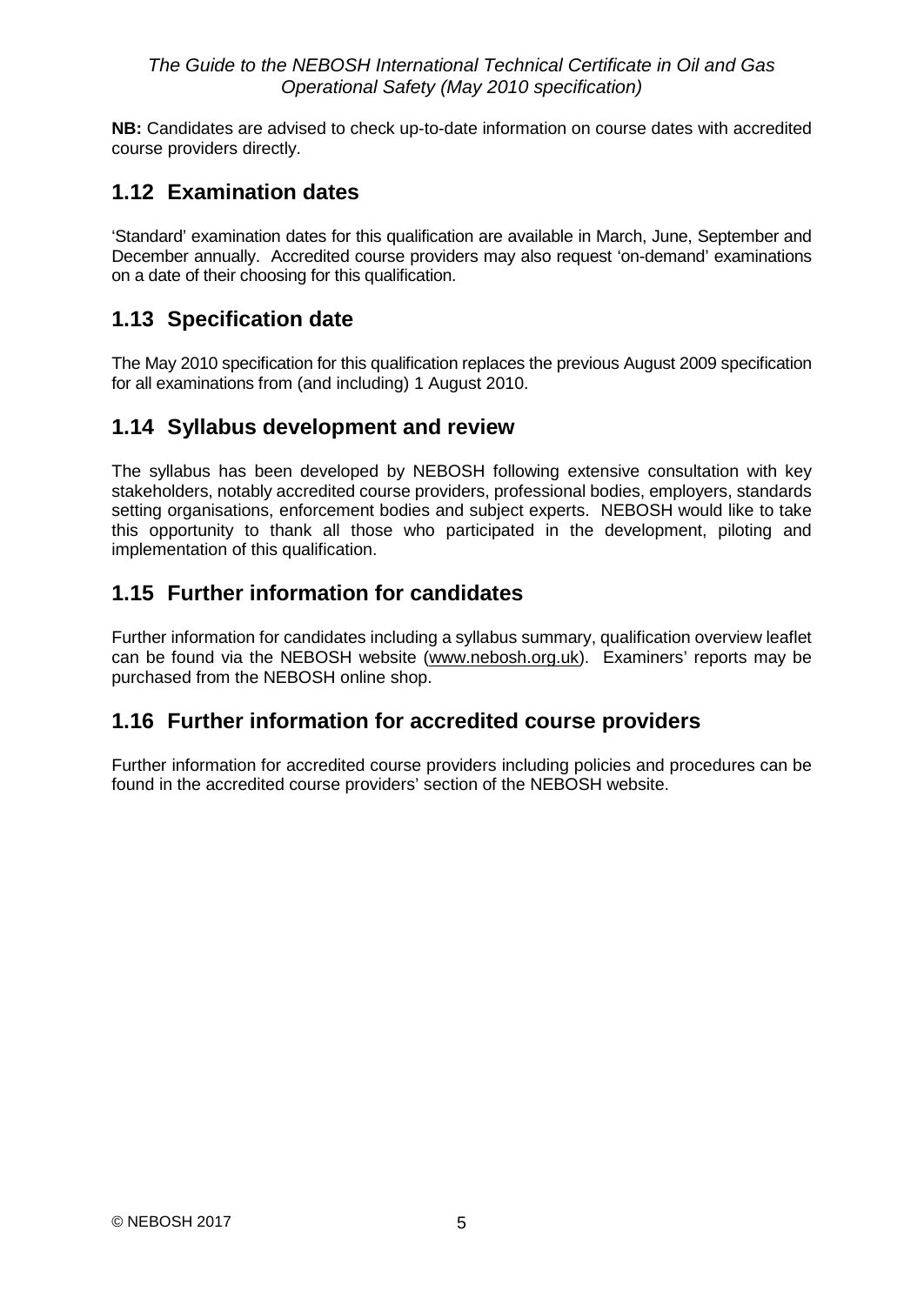# <span id="page-8-0"></span>**2. Qualification structure**

# <span id="page-8-1"></span>**2.1 Unit assessment**

The International Technical Certificate in Oil and Gas Operational Safety (May 2010 specification) consists of one unit:

### **Unit IOG1: Management of international oil and gas operational safety**

- Unit IOG1 is a taught unit, assessed by a two-hour written examination
- The written examination consists of ten 'short-answer' questions (8 marks each) and one 'long-answer' question (20 marks); all questions are compulsory
- The examination paper covers the whole unit syllabus
- Candidate scripts are marked by external examiners appointed by NEBOSH
- A sample question paper can be found in Section 5.

NEBOSH applies best practise in relation to assessment setting and marking. NEBOSH uses external assessment for written examinations and assignments: scripts are sent to NEBOSH and undergo rigorous marking, checking and results determination processes to ensure accuracy and consistency.

# <span id="page-8-2"></span>**2.2 Unit pass standard**

The pass standard for the unit may vary according to pre-determined criteria but is normalised to 45%.

# <span id="page-8-3"></span>**2.3 Qualification grades**

When candidates have passed the unit a final grade is awarded as follows:

| <b>Pass</b>        | 45 - 54 marks    |
|--------------------|------------------|
| <b>Credit</b>      | 55 - 64 marks    |
| <b>Distinction</b> | 65 marks or more |

# <span id="page-8-4"></span>**2.4 Qualification parchment**

Once a candidate has achieved a Pass and the qualification grade awarded they are normally considered to have completed the qualification and a qualification parchment will be issued within 40 working days of the result declaration date.

However, once the result has been issued the candidate has **20 working days** from the date of issue of that result to either:

- Inform NEBOSH in writing of their intention to re-sit for the purposes of improving a grade
- Submit an Enquiry About Result (EAR) request (see Section 3.3).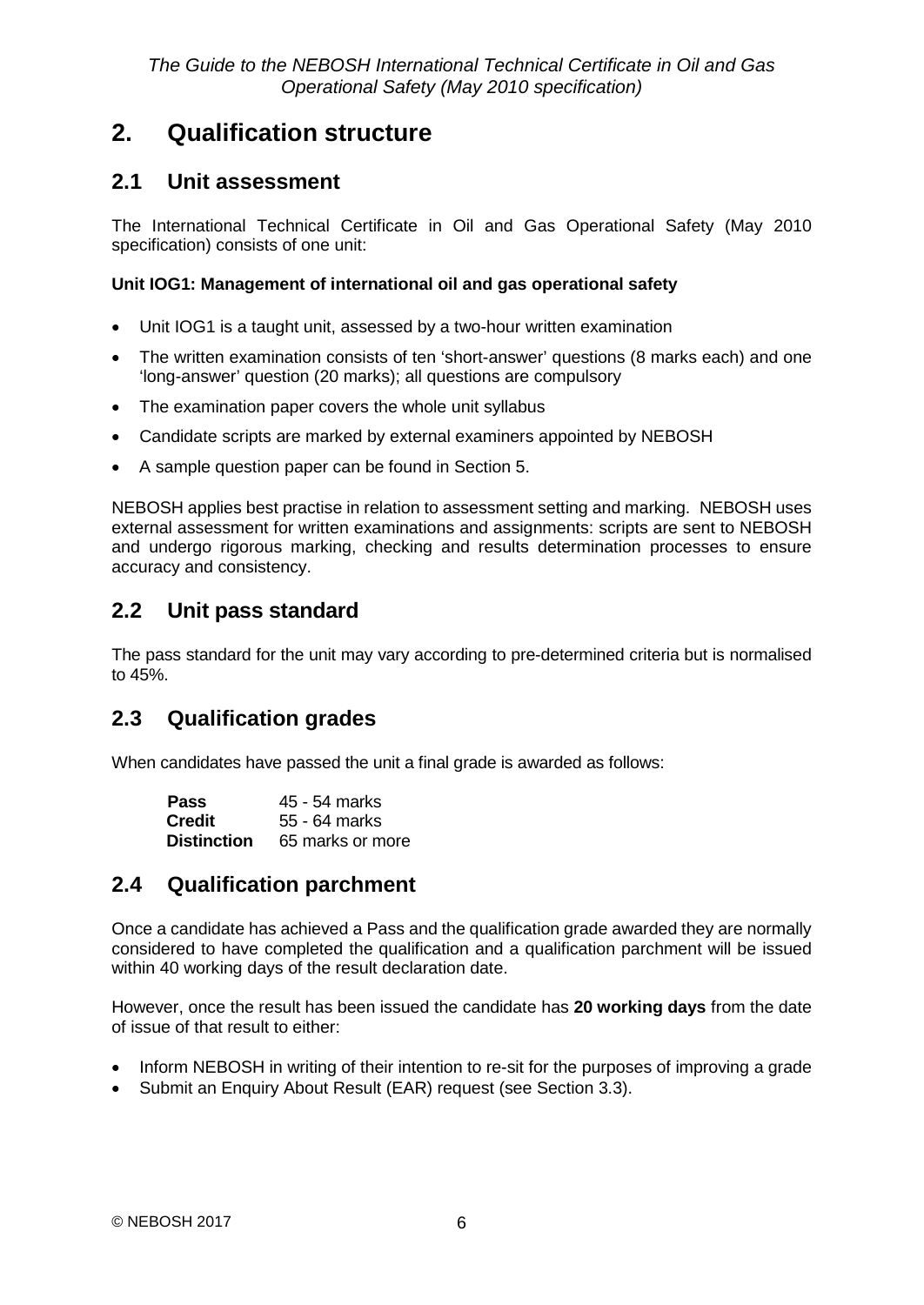# <span id="page-9-0"></span>**2.5 Re-sitting examinations**

If a candidate's performance in the unit is lower than a pass, the candidate may re-register at a later date if they so wish.

Candidates who wish to improve the mark from a unit they have successfully passed in order to improve their qualification grading to a credit or distinction, may do so. The candidate must notify NEBOSH in writing if they wish to do this (see section 2.6). There is no limit to the number of re-sits.

Candidates who register for the International Oil and Gas Certificate whilst awaiting a result from a previous sitting of an examination for the same qualification may not seek a refund of the registration fee if they retrospectively claim exemption from any part of the qualification, subsequent to the issue of the awaited result.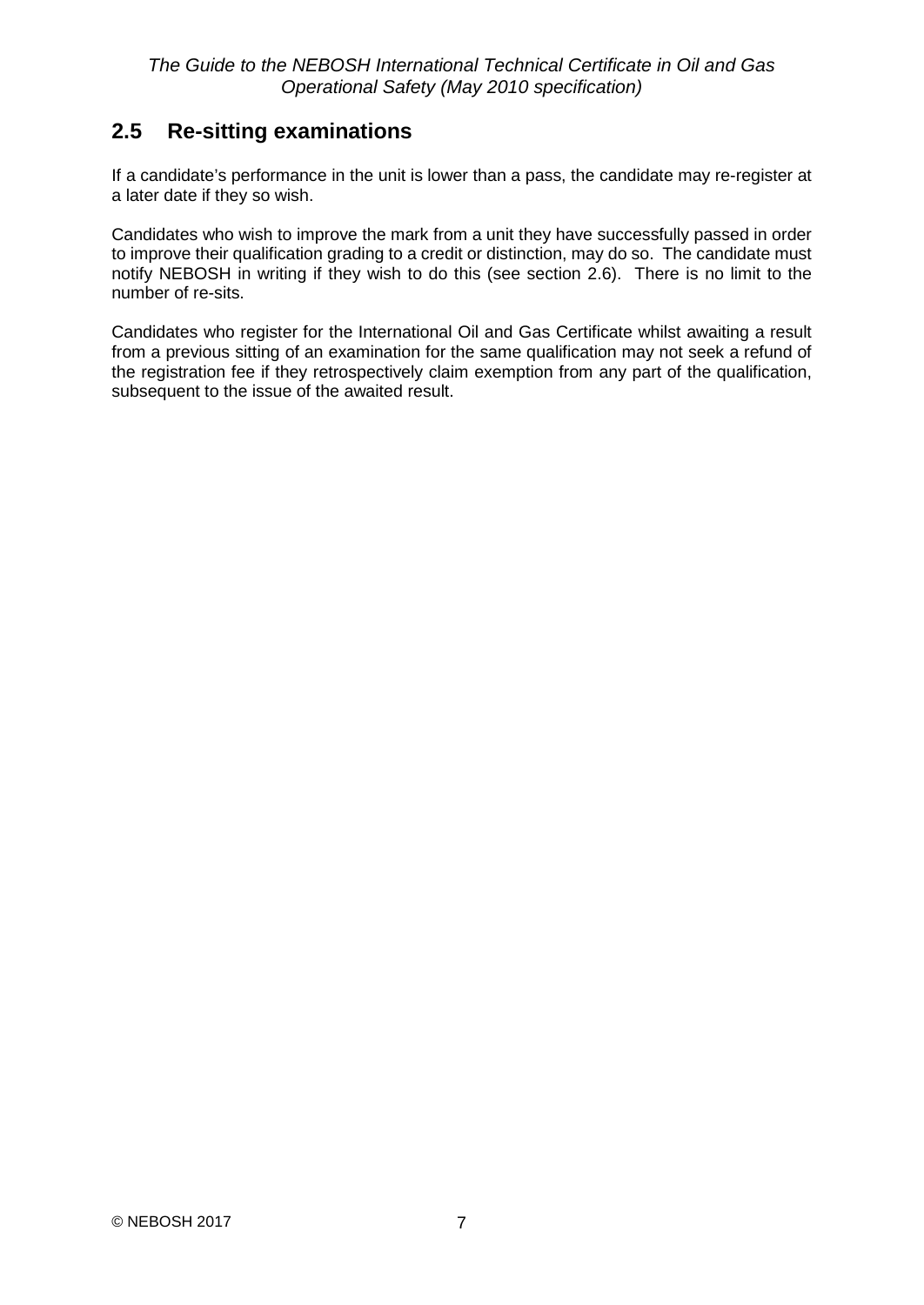# <span id="page-10-0"></span>**3. Policies**

# <span id="page-10-1"></span>**3.1 Requests for access arrangements/reasonable adjustments**

Access arrangements and reasonable adjustments are modifications which are approved in advance of an assessment to allow attainment to be demonstrated by candidates with either a permanent or long-term disability or learning difficulty, or temporary disability, illness or indisposition.

Requests for access arrangements or reasonable adjustments must be made to NEBOSH by accredited course providers at least one month before the assessment.

For further details see the NEBOSH *"Policy and procedures for access arrangements, reasonable adjustments and special consideration"* available from the NEBOSH website [\(www.nebosh.org.uk\)](http://www.nebosh.org.uk/).

# <span id="page-10-2"></span>**3.2 Requests for special consideration**

Special consideration is a procedure that may result in an adjustment to the marks of candidates who have not been able to demonstrate attainment because of temporary illness, injury, indisposition or an unforeseen incident at the time of the assessment.

Candidates who feel disadvantaged due to illness, distraction or any other reason during the assessment must report this to the invigilator (or the accredited course provider in the case of a practical examination) before leaving the examination room and request that their written statement, together with the invigilator's comments on the statement, be sent by the accredited course provider to NEBOSH.

Requests for special consideration must be made to NEBOSH by the accredited course provider as soon as possible and no more than seven working days after the assessment.

For further details see the NEBOSH *"Policy and procedures on reasonable adjustments and special consideration"* available from the NEBOSH website [\(www.nebosh.org.uk\)](http://www.nebosh.org.uk/).

# <span id="page-10-3"></span>**3.3 Enquiries about results and appeals**

NEBOSH applies detailed and thorough procedures to moderate and check assessment results before they are issued. It thereby ensures that the declared results are a fair and equitable reflection of the standard of performance by candidates.

There are, however, procedures for candidates or accredited course providers to enquire about results that do not meet their reasonable expectations. An 'enquiry about result' (EAR) must be made in writing within one month of the date of issue of the result to which it relates.

For details see the NEBOSH *"Enquiries About Result (EARs) and appeals policy and procedures"* document available from the NEBOSH website [\(www.nebosh.org.uk\)](http://www.nebosh.org.uk/).

# <span id="page-10-4"></span>**3.4 Malpractice**

Malpractice is defined as any deliberate activity, neglect, default or other practice by candidates and/or accredited course providers that compromises the integrity of the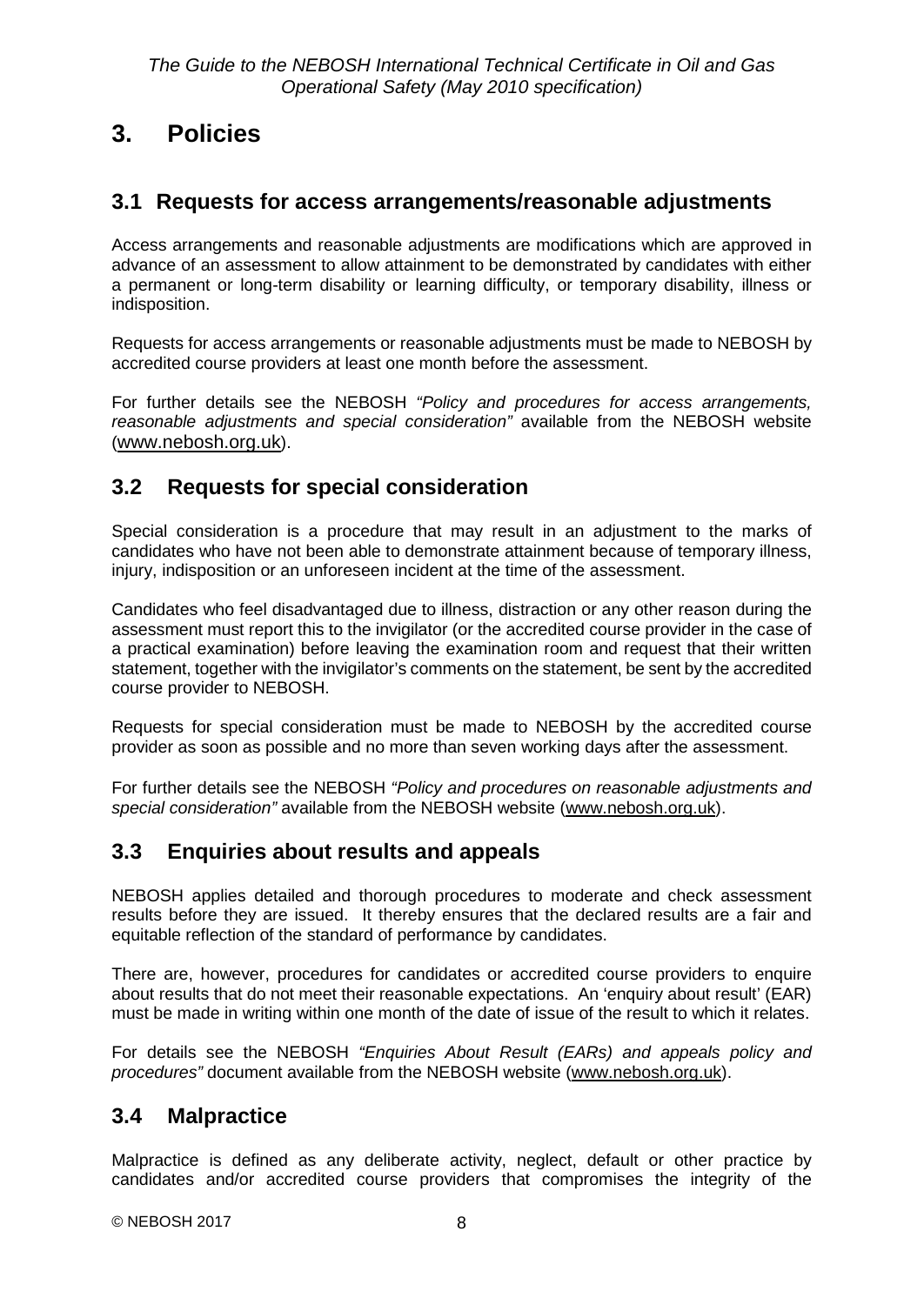assessment process, and/or the validity of certificates. Malpractice may include a range of issues from collusion or use of unauthorised material by candidates, to the failure to maintain appropriate records or systems by accredited course providers, to the deliberate falsification of records in order to claim certificates. Failure by an accredited course provider to deal with identified issues may in itself constitute malpractice.

For further details see the NEBOSH *"Malpractice policy and procedures"* document available from the NEBOSH website [\(www.nebosh.org.uk\)](http://www.nebosh.org.uk/).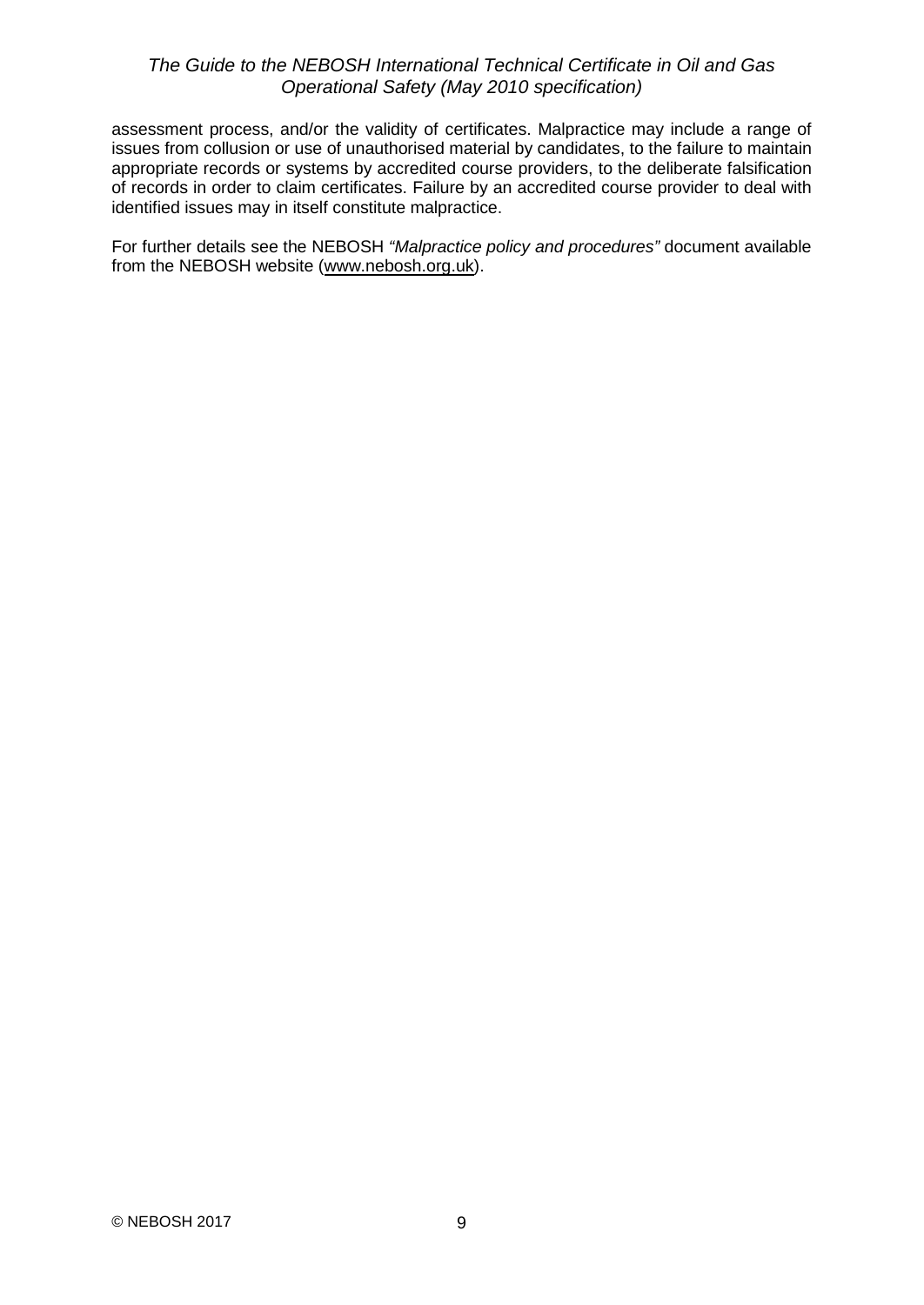# <span id="page-12-0"></span>**4. Syllabus - NEBOSH International Technical Certificate in Oil and Gas Operational Safety (May 2010 specification)**

# **Structure**

The qualification consists of one unit. Unit IOG1 is divided into five elements.

# **Unit IOG1: Management of international oil and gas operational safety**

| <b>Element</b><br><b>Number</b> | <b>Element Title</b>                                      | Recom-<br>mended<br>hours | Page |
|---------------------------------|-----------------------------------------------------------|---------------------------|------|
| 1                               | Health, safety and environmental<br>management in context | 12                        | 11   |
| $\overline{2}$                  | Hydrocarbon process safety 1                              | 8                         | 14   |
| 3                               | Hydrocarbon process safety 2                              | 8                         | 17   |
| 4                               | Fire protection and emergency<br>response                 | 4                         | 20   |
| 5                               | Logistics and transport operations                        | 2                         | 22   |
|                                 | Minimum unit tuition time                                 | 34                        |      |
|                                 | Recommended private study time                            | 20                        |      |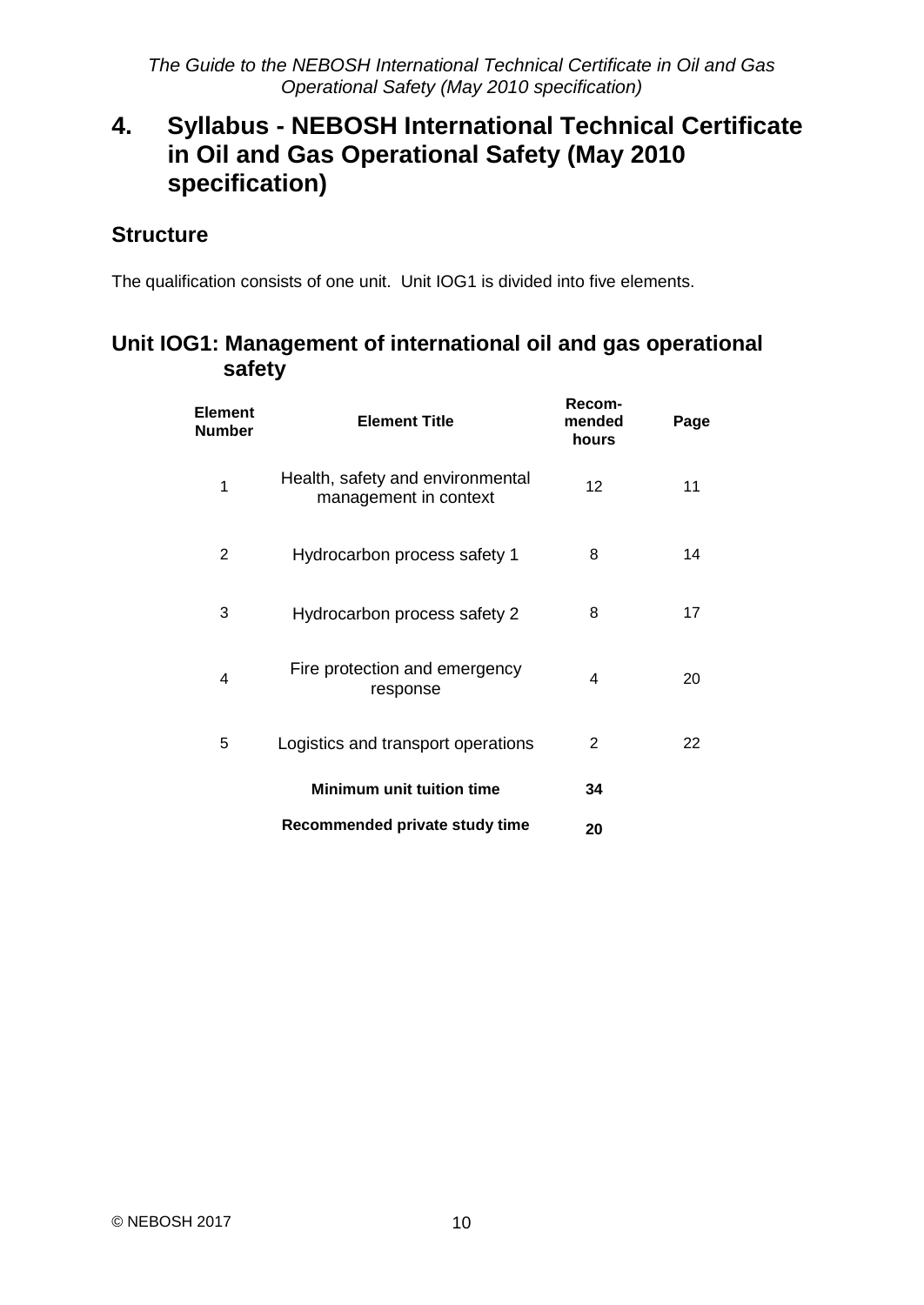# <span id="page-13-0"></span>**4.1 Unit IOG1: Management of international oil and gas operational safety**

# <span id="page-13-1"></span>**Element 1: Health, safety and environmental management in context**

## **Learning outcomes**

On completion of this element, candidates should be able to demonstrate understanding of the content through the application of knowledge to familiar and unfamiliar situations. In particular they should be able to:

- 1.1 Explain the purpose of and procedures for investigating incidents and how the lessons learnt can be used to improve health and safety in the oil and gas industries
- 1.2 Explain the hazards inherent in oil and gas arising from the extraction, storage, and processing of raw materials and products
- 1.3 Outline the risk management techniques used in the oil and gas industries
- 1.4 Explain the purpose and content of an organisation's documented evidence to provide a convincing and valid argument that a system is adequately safe in the oil and gas industries.

### **Content**

#### **1.1 Learning from incidents**

- Investigating incidents (including near misses) and effective identification of the root causes and making recommendations for improvement
- The importance of learning lessons from major incidents, management, cultural, and technical failures (ie process failures) that may lead to such incidents.

#### **1.2 Hazards inherent in oil and gas**

- Meaning and relevance of:
	- flash point
	- vapour density
	- vapour pressure
	- flammable; highly flammable; extremely flammable
	- upper flammable limit, lower flammable limit and the risk from working within these limits
	- toxicity
	- skin irritant
	- carcinogenic properties
- Properties and hazards of gases hydrogen, methane, liquid petroleum gas (LPG), liquefied natural gas (LNG), nitrogen, hydrogen sulphide and oxygen
- Properties and hazards of associated products and control measures: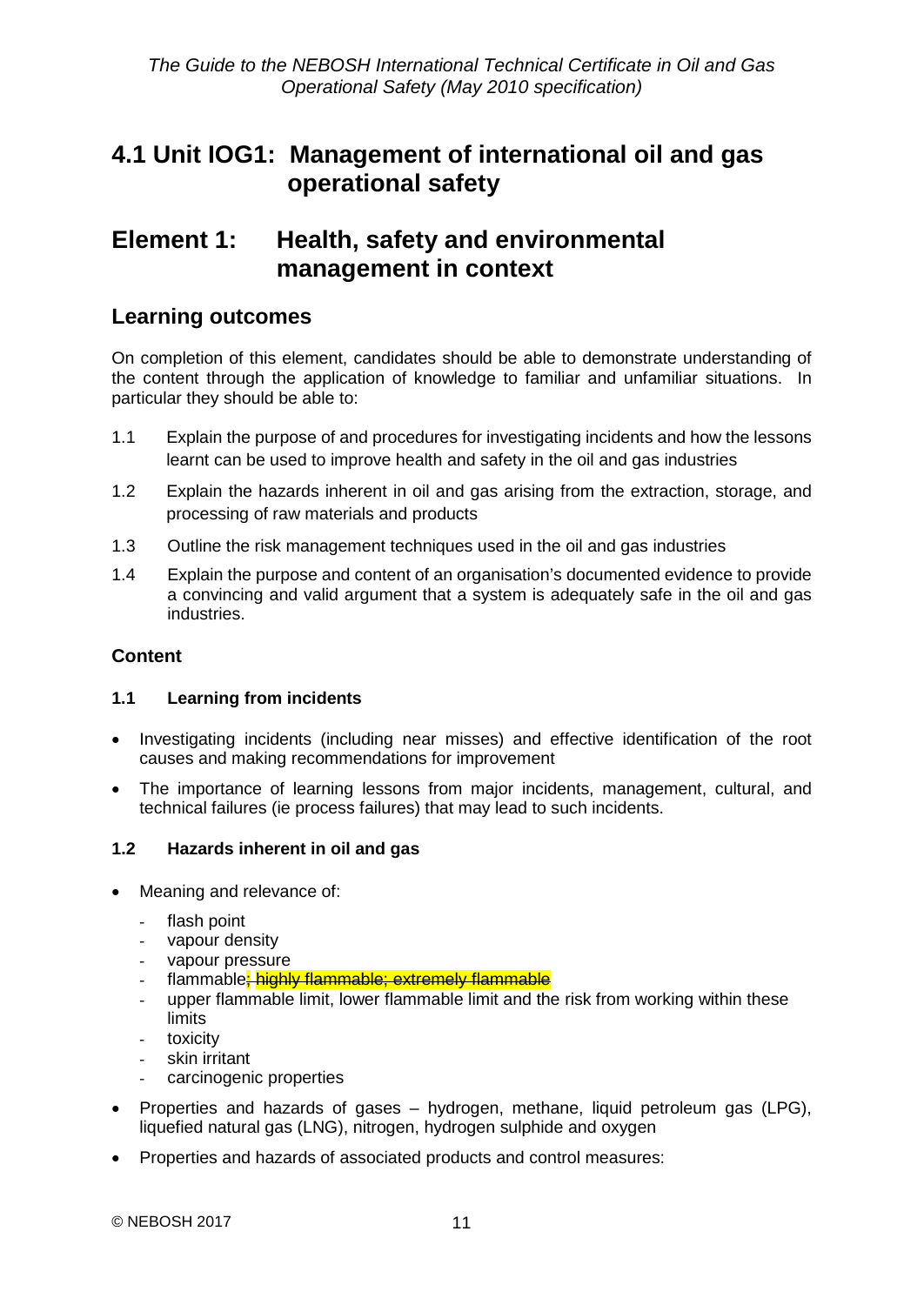- additives eg, anti-foaming, anti-wetting agents
- micro-biocides
- corrosion preventatives
- refrigerants
- water/steam
- mercaptans
- drilling muds
- sludges (including low specific activity (LSA) sludges).

#### **1.3 Risk management techniques used in the oil and gas industries**

- The purposes and uses of risk assessment techniques, qualitative and quantative techniques (and why they differ from 5-steps approach)
- How risk management tools are applied in process safety risk identification and assessment, application in project phases from concept, design, start-up, the concept of ALARP and the management of major incident risks
- Industry related process safety standards, inherent safe and risk based design concepts, engineering codes and good practice.
- The concept of hazard realisation for example loss of containment leading to ignition, leading to explosion/fire, leading to damage/injury
- The concept of risk control using barrier models (barrier between hazard and hazard realisation)
- Use of modelling such as thermal radiation output, blast zones for risk identification.

#### **1.4 An organisation's documented evidence to provide a convincing and valid argument that a system is adequately safe**

- Examples of documented evidence eg, safety cases and safety reports
- Where such documented evidence is used (legal requirement/good practice)
- The purpose of documented evidence such as safety cases and safety reports
- The typical content of documents such as safety cases and safety reports in relation to:
	- identification of all major accident hazards
	- evaluation of all major accident risks and measures taken, or to be taken to control those risks
	- arrangements for audit and audit reports
	- having an adequate safety management system, including the management of contractors and sub-contractors (and major accident prevention policy in the case of safety reports)
	- emergency plan.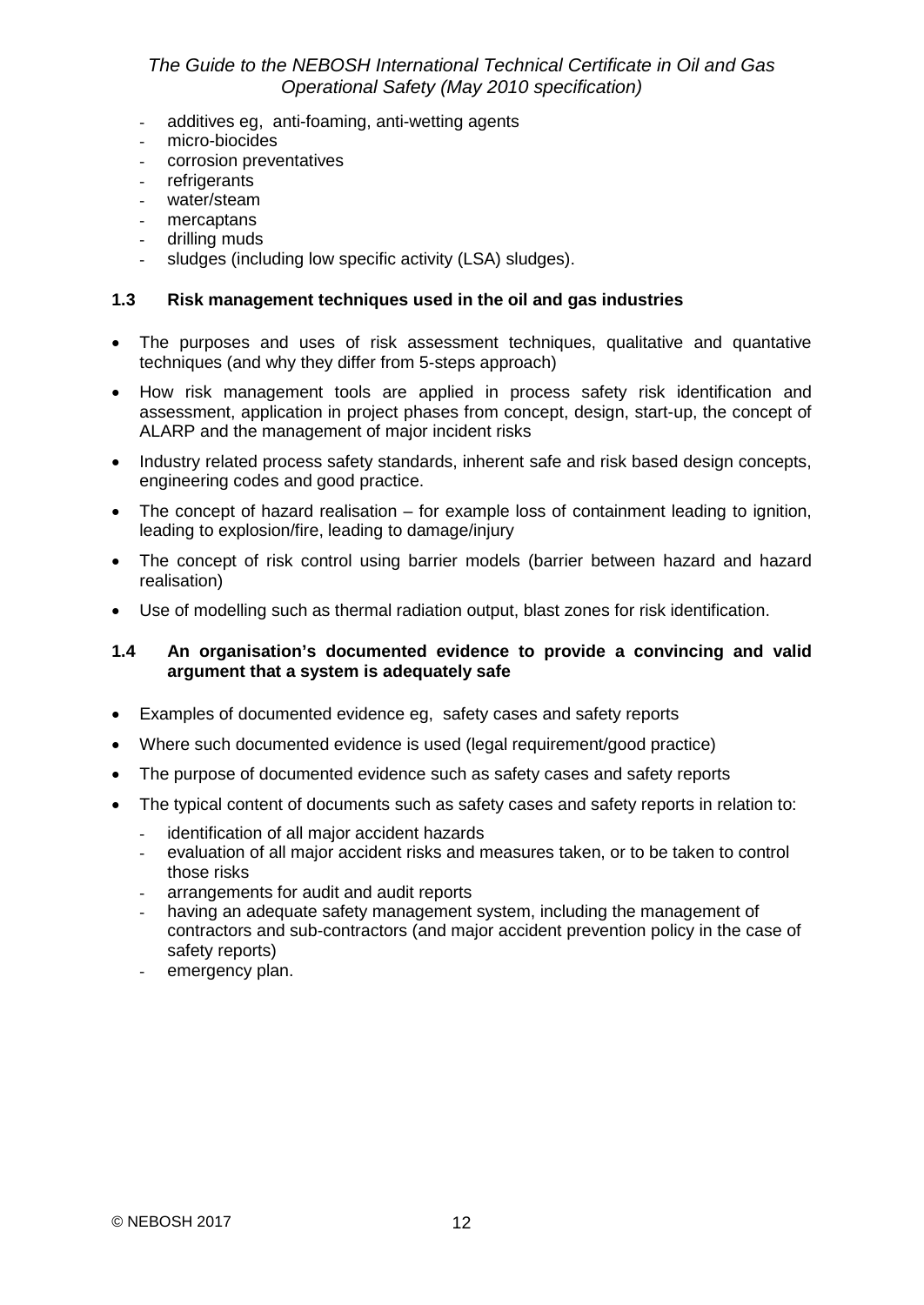## **Tutor references**

The Process Safety Leadership Group final report on Safety and Environmental Standards for Fuel Storage Sites [http://www.hse.gov.uk/comah/buncefield/fuel-storage](http://www.hse.gov.uk/comah/buncefield/fuel-storage-sites.pdf)[sites.pdf](http://www.hse.gov.uk/comah/buncefield/fuel-storage-sites.pdf)

U.S. Chemical Safety and Hazard Investigation Board Final Investigation Report No. 2005-01-I-TX March 2007 (Texas City March 23, 2005) at: http://www.csb.gov/completed\_investigations/docs/CSBFinalReportBP.pdf

The Report of the BP U.S. refineries independent safety review panel (January 2007) at: http://www.bp.com/liveassets/bp\_internet/globalbp/globalbp\_uk\_english/SP/STAGING/lo cal\_assets/assets/pdfs/Baker\_panel\_report.pdf

The Buncefield Incident 11 December 2005 The final report of the Major Incident Investigation Board <http://www.buncefieldinvestigation.gov.uk/reports/index.htm#final>

The Australian Government report into the Longford Disaster

ISO 17776 Petroleum and natural gas industries, Offshore production installations, Guidance on tools and techniques for hazard identification and risk assessment

The Offshore Installations (Safety Case) Regulations 2005

Preparing safety reports: Control of Major Accidents Hazards Regulations 1999. (HSE ) HSG190

The Public Enquiry into the Piper Alpha Disaster, Cullen, The Honourable Lord, The Stationery Office, 1990 ISBN: [9780101131025](http://www.tsoshop.co.uk/bookstore.asp?Action=Book&From=SearchResults&ProductId=9780101131025) or

Kletz, T.A., Learning from Accidents, 3rd edition, 2001, Chapter 17. Gulf, ISBN 0-7506- 4883-X

Kletz, T A: What Went Wrong? Case Histories of Process Plant Disasters(1998) Gulf, ISBN 0-88415-920-5

Kletz, T A : Still Going Wrong: Case Histories of Process Plant Disasters and How They Could Have Been Avoided (2003) Gulf, ISBN 0-7506-7709-0

Incidents that Define Process Safety John Wiley and Sons, ISBN978 -0-470-12204-4

Step Change in Safety at: [http://stepchangeinsafety.net](http://stepchangeinsafety.net/)

Energy Institute Guidance on investigating and analysing human and organisational factors aspects of incidents and accidents (May 2008) ISBN 978 085293 521 http://www2.energyinstpubs.org.uk/pdfs/817.pdf

## *Recommended tuition time not less than 12 hours*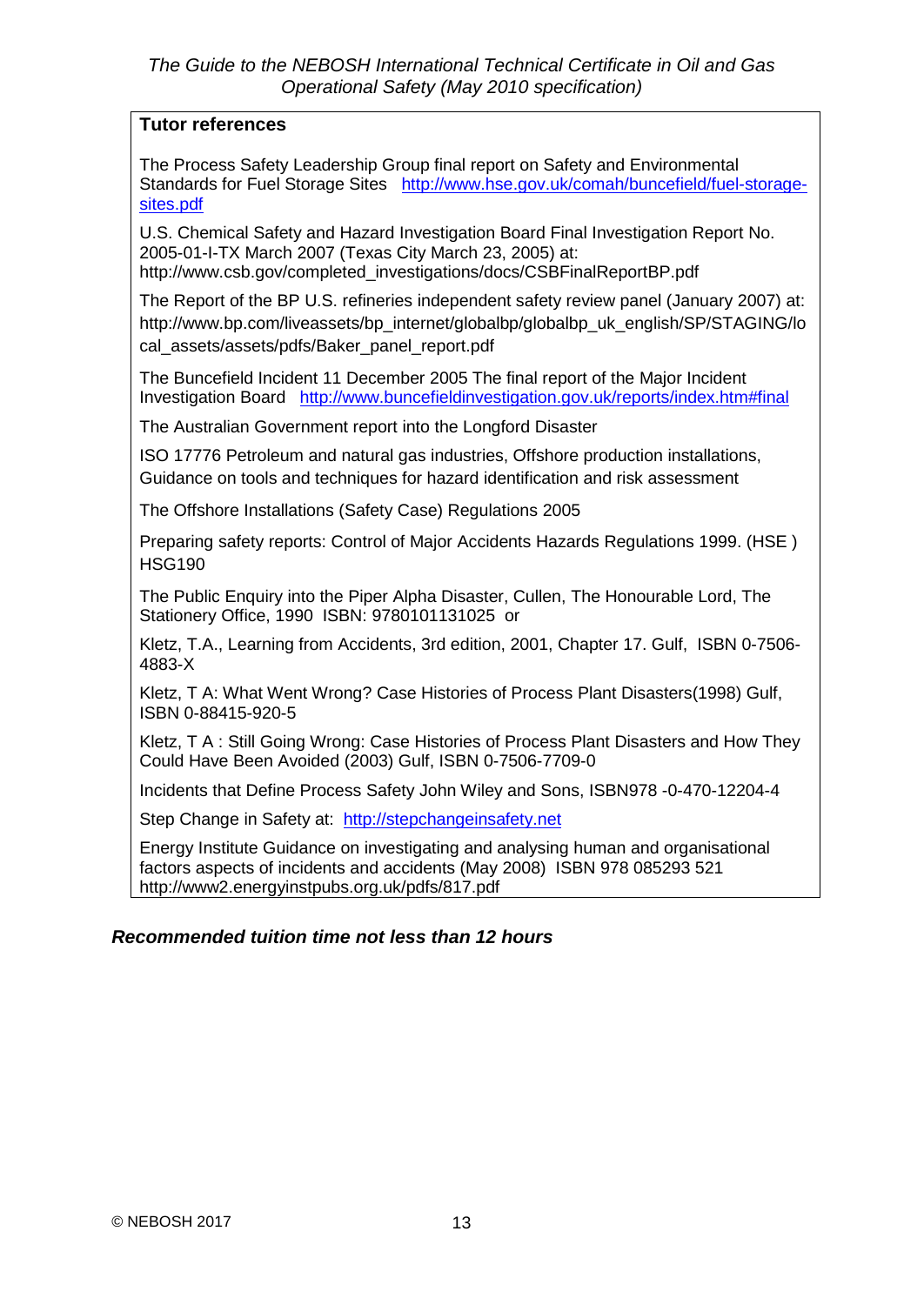# <span id="page-16-0"></span>**Element 2: Hydrocarbon process safety 1**

# **Learning outcomes**

On completion of this element, candidates should be able to demonstrate understanding of the content through the application of knowledge to familiar and unfamiliar situations. In particular they should be able to:

- 2.1 Explain the principles of assessing and managing contractors, including the roles of parties involved
- 2.2 Outline the tools, standards, measurement, competency requirements and controls applicable to Process Safety Management (PSM) in the oil and gas industries
- 2.3 Explain the role and purpose of a permit-to-work system
- 2.4 Explain the key principles of safe shift handover
- 2.5 Explain the importance of safe plant operation and maintenance of hydrocarbon containing equipment and processes
- 2.6 Outline the hazards, risks and controls to ensure safe start up and shut down of hydrocarbon containing equipment and processes.

## **Content**

#### **2.1 Contractor management**

- Scale of contractor use
- Contractor management, ownership and site supervision/ representation
- Contractor responsibilities
- Safe handover, understanding the hazards.

### **2.2 Process Safety Management (PSM)**

- The controls available in PSM , including:
	- spacing of operating plant
	- positioning and protection of control rooms and critical equipment, specifically occupied building assessment, temporary refuge (offshore) and the critical safety systems associated with temporary refuge integrity (fire resistance, blast resistance, HVAC, access to evacuation means etc)
- Management of change controls:
	- risk assessment and authorisation of changes by competent persons.

#### **2.3 Role and purpose of a permit-to-work system**

- Role and purpose of a permit-to-work system
- The key features of a permit-to-work system
- Types of permit
- Interfaces with adjacent plant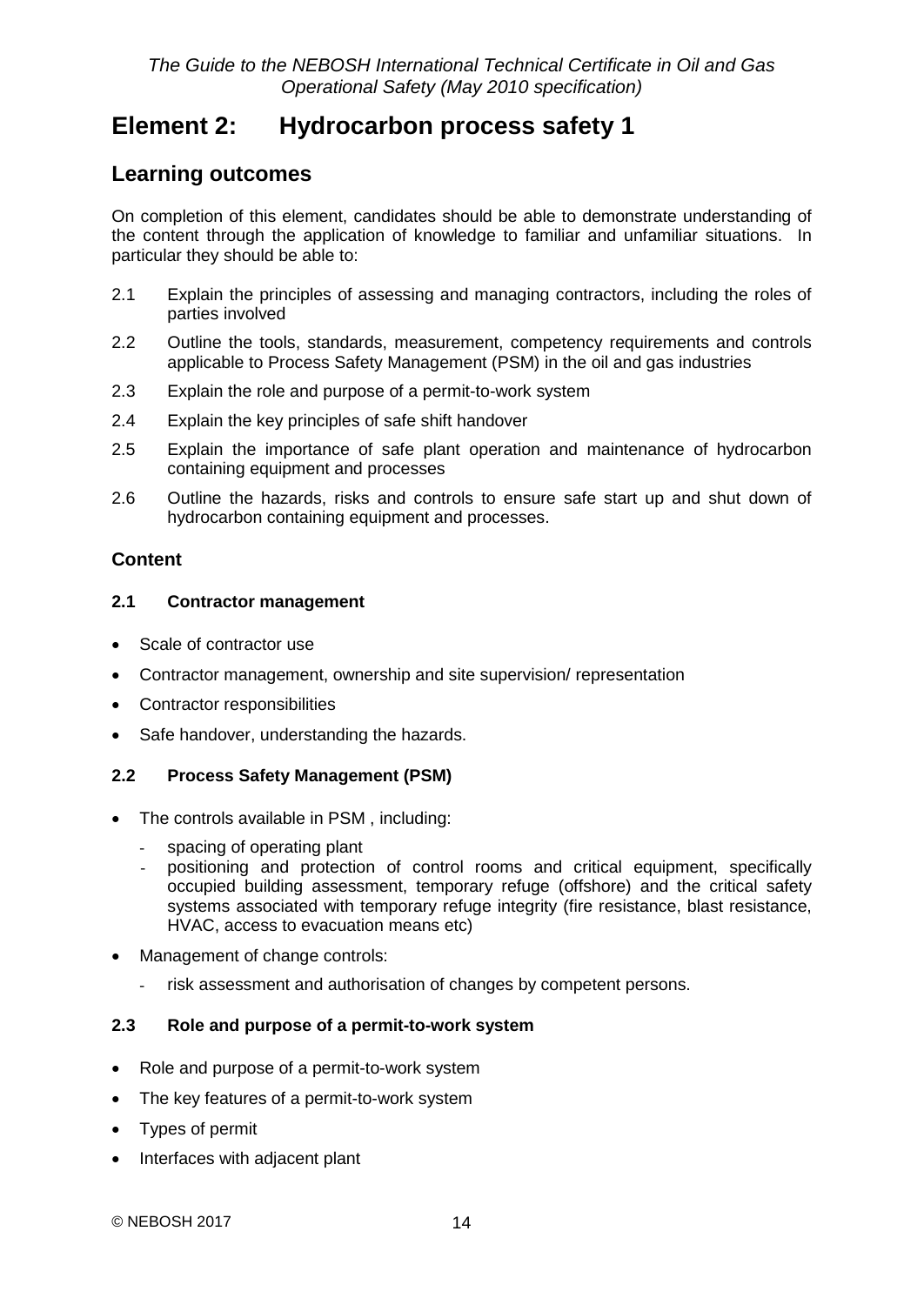- Interfaces with contractors
- Lock out, tag out and isolation.

#### **2.4 Key principles of safe shift handover**

- Placing greater reliance on written communication between handover of 12-hour shifts
- Two-way with both participants taking joint responsibility
- Shift handover should be:
	- high priority and conducted face to face
	- two-way with both participants taking joint responsibility
	- done using verbal and written communication
	- based on analysis of the information needs of incoming staff
	- given as much time as necessary.

#### **2.5 Plant operations and maintenance**

- Asset integrity, including inspection, testing, maintenance, corrosion prevention, competency and training
- Risk based maintenance and inspection strategy
- Techniques, principles, and importance of safe operation, standard operation procedures and maintenance
- Control of ignition sources during maintenance and operations
- Cleaning and gas freeing; purging; venting; draining of water, product, oxygen and noncondensables (NCD), and inerting.

#### **2.6 Start up and shut down**

- Hazards and controls associated with:
	- safe start up, shut down
	- water and hydrates presence and removal
	- testing, commissioning and hook up.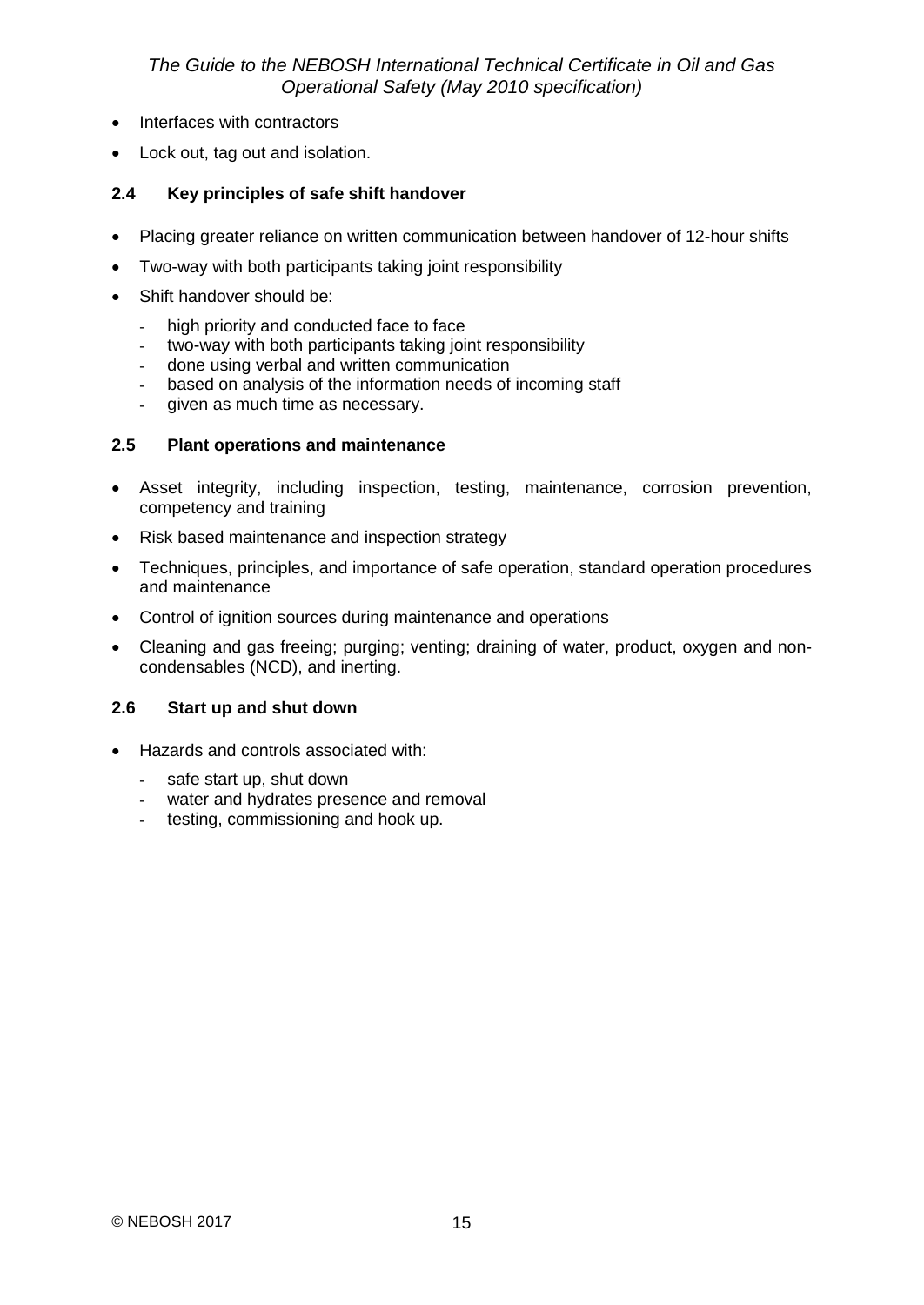# **Tutor references**

The Process Safety Leadership Group final report on Safety and Environmental Standards for Fuel Storage Sites<http://www.hse.gov.uk/comah/buncefield/fuel-storage-sites.pdf>

USA Occupational Safety and Health Administration (OSHA) Process safety management of highly hazardous chemicals (Standards - 29 CFR 1910.119)

Lees' Loss Prevention in the Process Industries: Hazard Identification, Assessment and Control - Butterworth-Heinemann Ltd; ISBN – 13: 978-0-7506-7555-0

T. Kletz: What Went Wrong? Case Histories of Process Plant Disasters(1998) Gulf, ISBN 0- 88415-920-5

T. Kletz: Still Going Wrong: Case Histories of Process Plant Disasters and How They Could Have Been Avoided (2003) Gulf, ISBN 0-7506-7709-0

BSEN ISO 15544 Petroleum and natural gas industries - Offshore production installations - Requirements and guidelines for emergency response

API Corrosion management

Human factors: Safety critical communications: [http://www.hse.gov.uk/humanfactors/comah/safetycritical.htm\)](http://www.hse.gov.uk/humanfactors/comah/safetycritical.htm)

Safe Ups and Downs for Process Units (BP Process Safety Series) The Institution of Chemical Engineers; 2nd Revised edition (30 July 2006) ISBN 978-0852955024

Guidance on permit-to-work systems: A guide for the petroleum, chemical and allied industries (HSE) HSG 250 ISBN 9780717629435

#### *Recommended tuition time not less than 8 hours*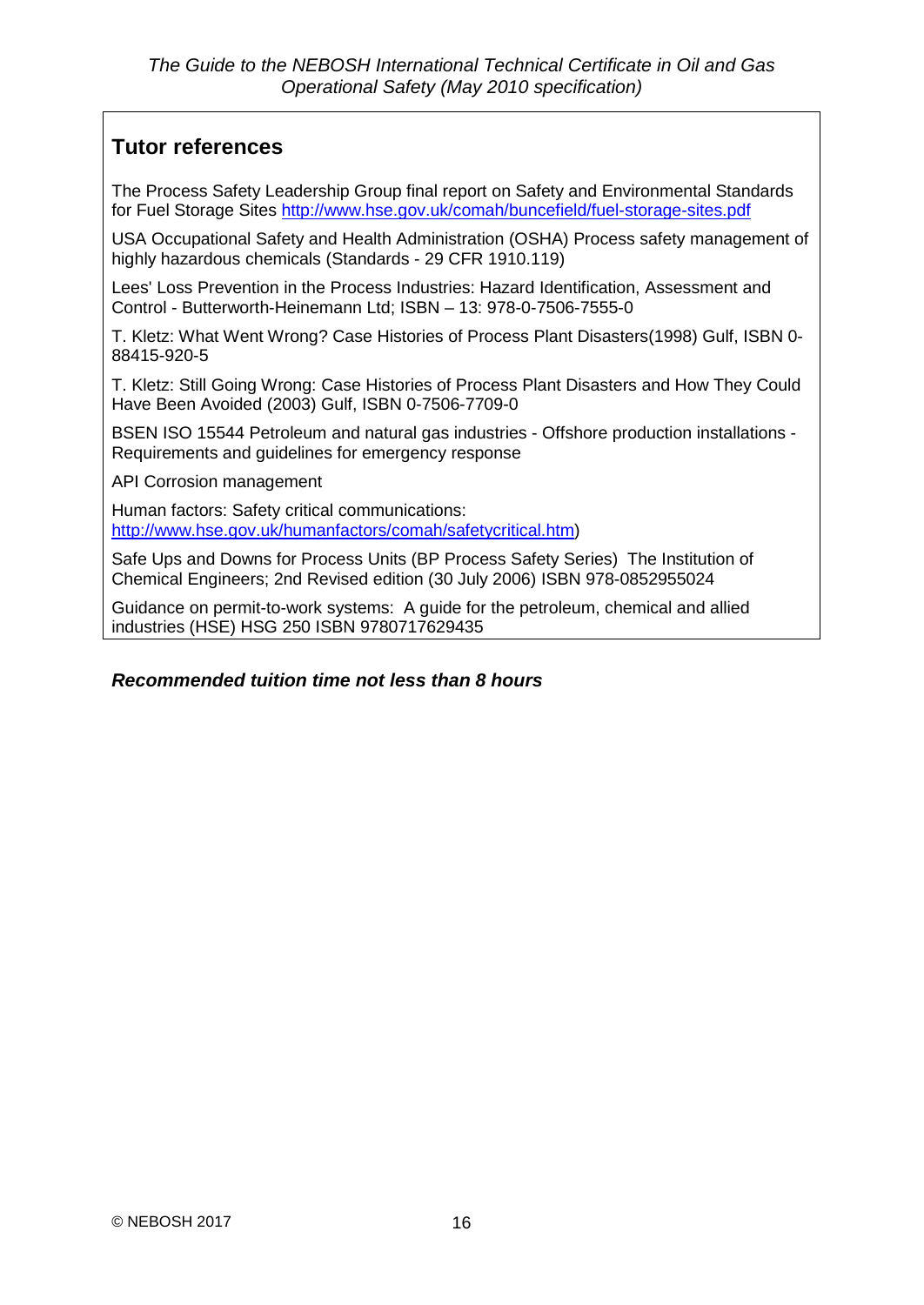# <span id="page-19-0"></span>**Element 3: Hydrocarbon process safety 2**

# **Learning outcomes**

On completion of this element, candidates should be able to demonstrate understanding of the content through the application of knowledge to familiar and unfamiliar situations. In particular they should be able to:

- 3.1 Outline types of failure modes that may lead to loss of containment from hydrocarbons
- 3.2 Outline types of failures that may lead to loss of containment from hydrocarbons
- 3.3 Outline the controls available to maintain safety critical equipment
- 3.4 Outline the hazards, risks and controls available for safe containment of hydrocarbons offshore and onshore
- 3.5 Outline the fire hazards, risks and controls relating to hydrocarbons
- 3.6 Outline the hazards, risks and controls available for operating boilers and furnaces.

## **Content**

#### **3.1 Failure modes**

- Creep
- Stress
- Stress corrosion cracking
- Thermal shock
- Brittle fracture
- What is meant by a 'safe operating envelope'
- Use of knowledge of failure modes in initial design, process and safe-operating procedures
- Failure of the annular rim (bottom rim of storage tank).

### **3.2 Other types of failures**

• Weld failures – the need for regular weld inspection and non-destructive inspection techniques

### **3.3 Safety critical equipment controls**

- Emergency shutdown (ESD) equipment and systems
- Safety integrity levels (SIL) for instrumentation
- Procedures for bypassing ESD not to bypass without consideration of consequences testing and logging
- Blow down facilities, flare types
- Closed and open drain headers, sewers, interceptors.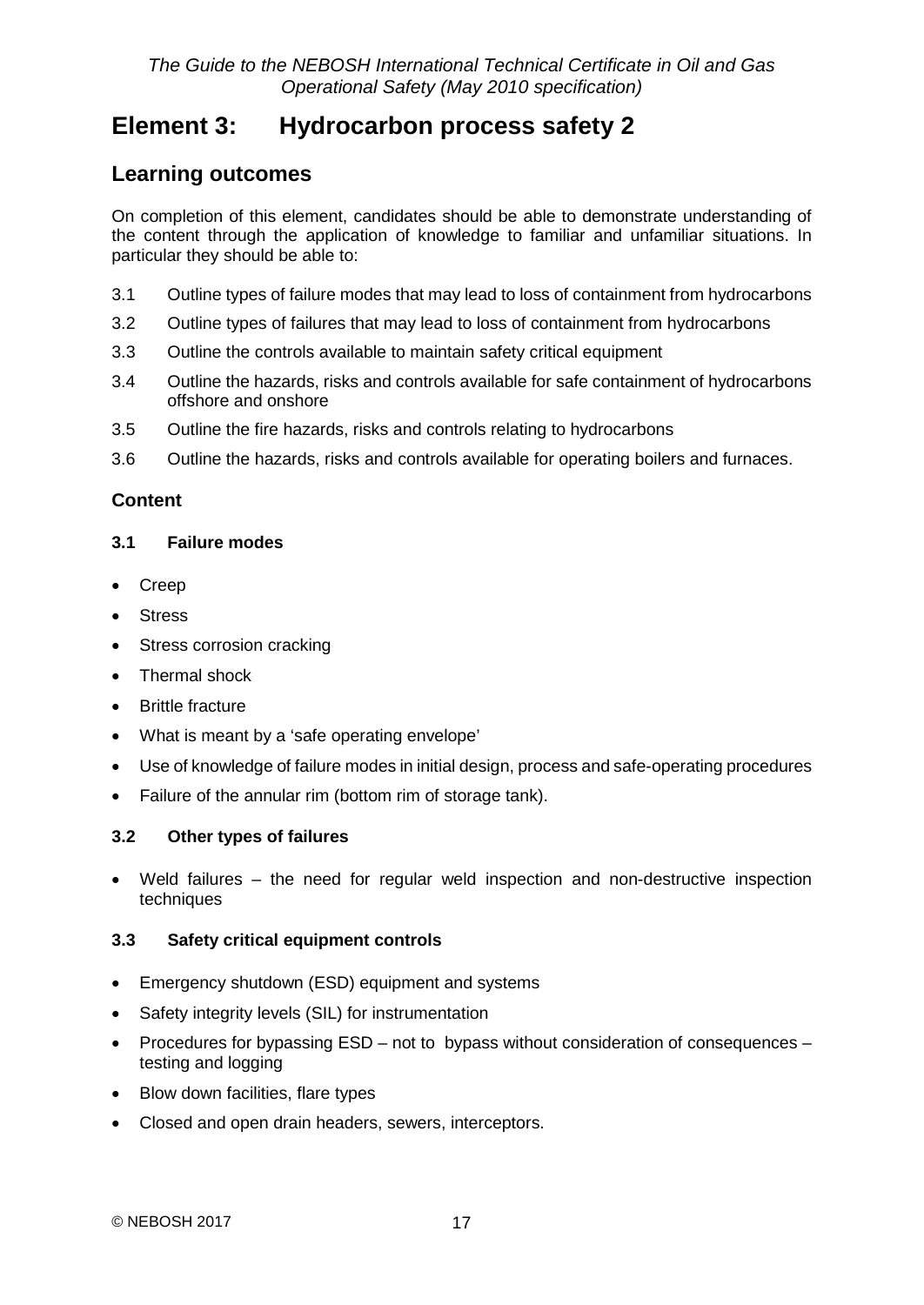#### **3.4 Safe containment of hydrocarbons**

- Hazards and risks including overfilling, effects of vacuum, overloading of foundations and failure modes for tank shells and associated pipe work
- Floating roof tanks (both external and internal roof types), landing the roof, sinking the roof and rim seal fires/failures
- Fixed roof storage tanks, pressure and vacuum hazards
- Bunding of storage tanks including volume and area sizing, construction and valving arrangements
- Filling of tanks, overfilling/alarms/tanker connections
- Pressurised / refrigerated vessels for LPG/LNG/CO2
- Loss of containment and consequences
	- jet fires, pool fires
	- how hydrocarbon vapour clouds are generated and potential consequences
	- BLEVE's, CVCE's and UVCE's
	- pipelines (eg, protection of pipelines, surveying, maintenance, security against arson and illegal tapping)
- Decommissioning of plant and associated facilities (an overview)
- Management of simultaneous operations.

#### **3.5 Fire hazards, risks and controls**

- Lightning
- Fire triangle and the potential consequences:
	- explosions
	- thermal radiation
- Electrostatic charges, how they are generated and controlled
- The identification of ignition sources
- Zoning / hazardous area classification, and selection of suitable ignition protected electrical and mechanical equipment and critical control equipment.

#### **3.6 Furnace and boiler operations**

- Use of furnace and boiler operations
- Hazards and risks of operating boilers and furnaces in particular those arising from loss of pilot gas supply, over firing, flame impingement firebox over pressure, low tube flow, control of tube metal temperature (TMT).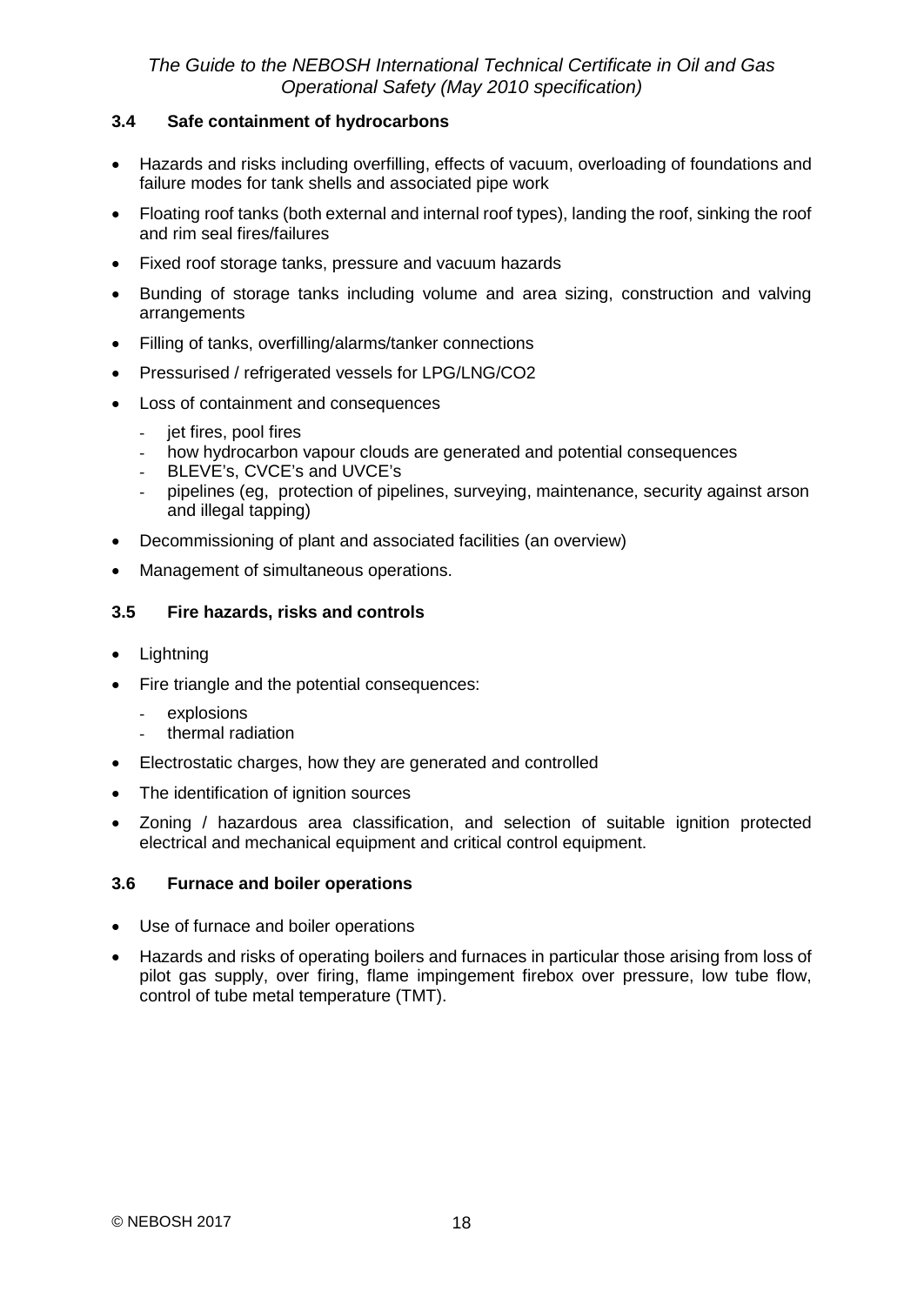## **Tutor references**

The Process Safety Leadership Group final report on Safety and Environmental Standards for Fuel Storage Sites <http://www.hse.gov.uk/comah/buncefield/fuel-storage-sites.pdf>

T. Kletz: What Went Wrong? Case Histories of Process Plant Disasters (1998) Gulf,

SBN 0-88415-920-5

T. Kletz: Still Going Wrong: Case Histories of Process Plant Disasters and How They Could Have Been Avoided (2003) Gulf, ISBN 0-7506-7709-0

API Corrosion management

Safety and environmental standards for fuel storage sites Buncefield Standards Task Group (BSTG) Final report <http://www.hse.gov.uk/comah/buncefield/bstgfinalreport.pdf>

Energy Institute: Guidance for corrosion management in oil and gas production and processing ref: 978 0 85293 497 5

Energy Institute: Corrosion threats handbook - Upstream oil and gas production plant (A6) Date: Dec 2008 ref: 978 0 85293 496 8

Human factors: Safety critical communications: [http://www.hse.gov.uk/humanfactors/comah/safetycritical.htm\)](http://www.hse.gov.uk/humanfactors/comah/safetycritical.htm)

### *Recommended tuition time not less than 8 hours*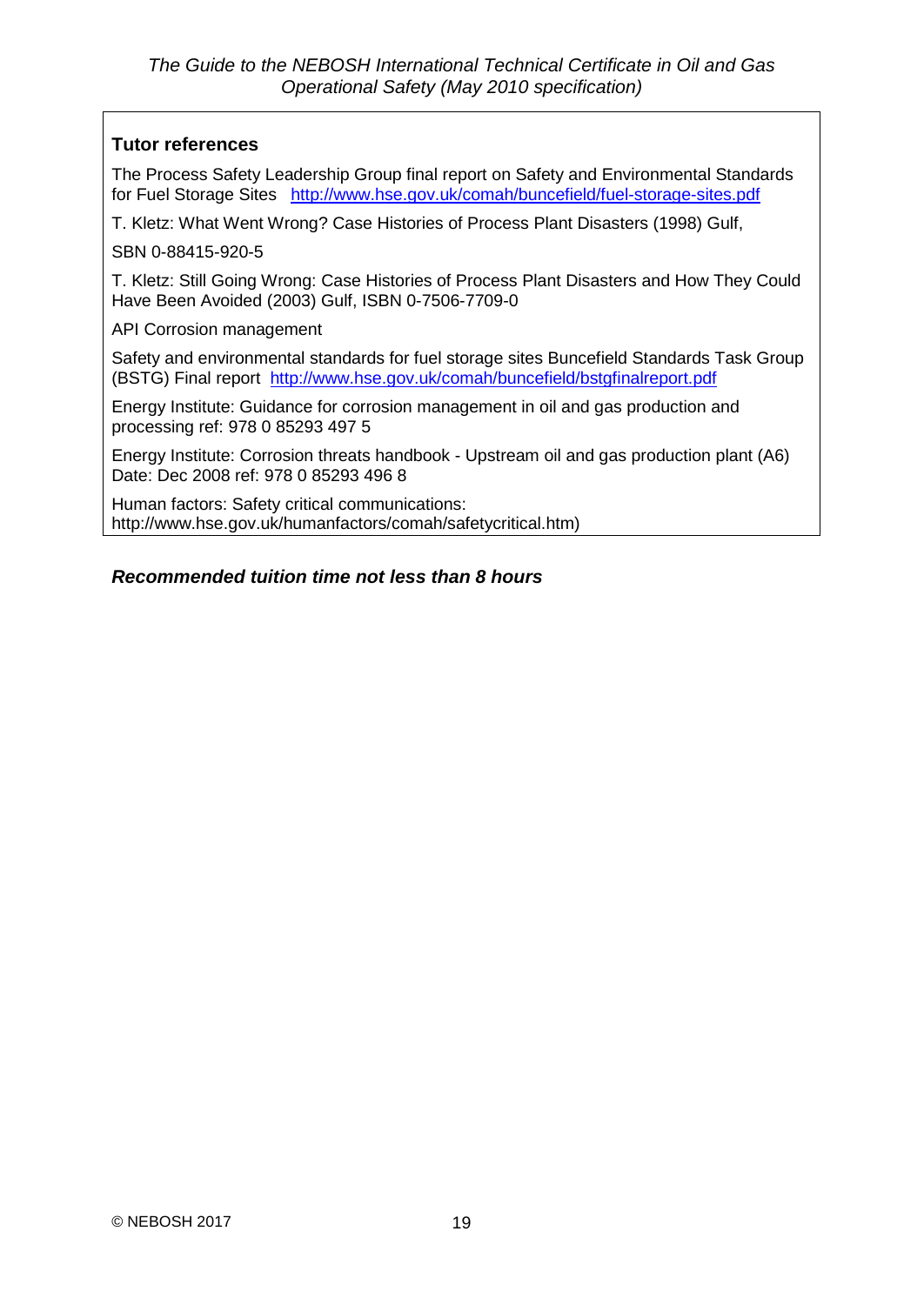# <span id="page-22-0"></span>**Element 4: Fire protection and emergency response**

# **Learning outcomes**

On completion of this element, candidates should be able to demonstrate understanding of the content through the application of knowledge to familiar and unfamiliar situations. In particular they should be able to:

- 4.1 Outline appropriate control measures to minimise the effects of fire and explosion in the oil and gas industries
- 4.2 Outline the principles, procedures and resources for effective emergency response.

### **Content**

### **4.1 Fire and explosion in the oil and gas industries**

- Leak and fire detection systems, including spot, line, zone, flame, and heat detection systems
- Passive fire protection, including hydrocarbon and cellulostic passive fire protection of structures and equipment supports, such as bulkheads, vessels, columns, spheres, flare supports
- Active water based fire protection systems, both onshore and offshore, including manual and automatic operation features
- Chemical/foam based extinguishing systems (which system; use of correct media for risk trying to mitigate)
- Inert extinguishing systems
- Examples of fire protection systems and their function for equipment specific types, including; floating roof tanks, process modules, spheres, gas turbines and compressors.

#### **4.2 Emergency response**

- Emergency Plan
	- role and importance of Emergency Plan (as part of safety case link to element 1.4)
	- content of Emergency Plan
	- fire and explosion strategy and detailing of it to specific risk based fire protection features
- Alarms importance of response
- Medical emergency planning, tiered response, medical evacuation procedures and back up resources
- Principles of escape evacuation and rescue from on-shore facilities and offshore platforms, including primary, secondary and tertiary escape devices for offshore
- Roles and operation of fire teams onshore and offshore in upstream and downstream facilities
- Training and drills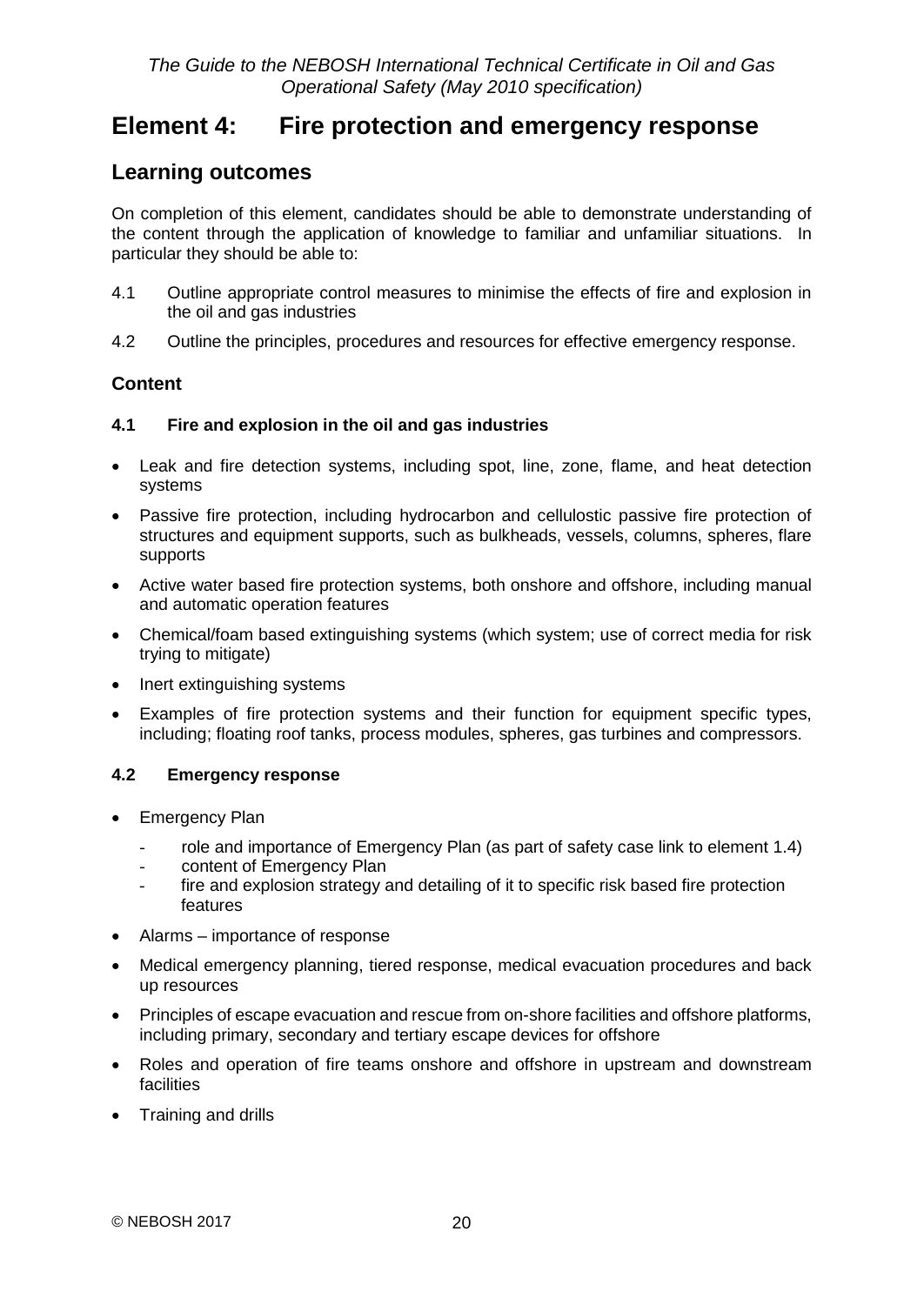- External support agencies and resource liaison, including municipal and offshore
- Liaison with emergency services.

#### **Tutor references**

The Process Safety Leadership Group final report on Safety and Environmental Standards for Fuel Storage Sites <http://www.hse.gov.uk/comah/buncefield/fuel-storage-sites.pdf>

Fire systems integrity assurance (OGP Report No. 6.85/304)

ISO 13702 Petroleum and natural gas industries - Control and mitigation of fires and explosions on offshore production installations -- Requirements and guidelines

API recommended Practice no 2021 Management of Atmospheric Tank Fires

*Recommended tuition time not less than 4 hours*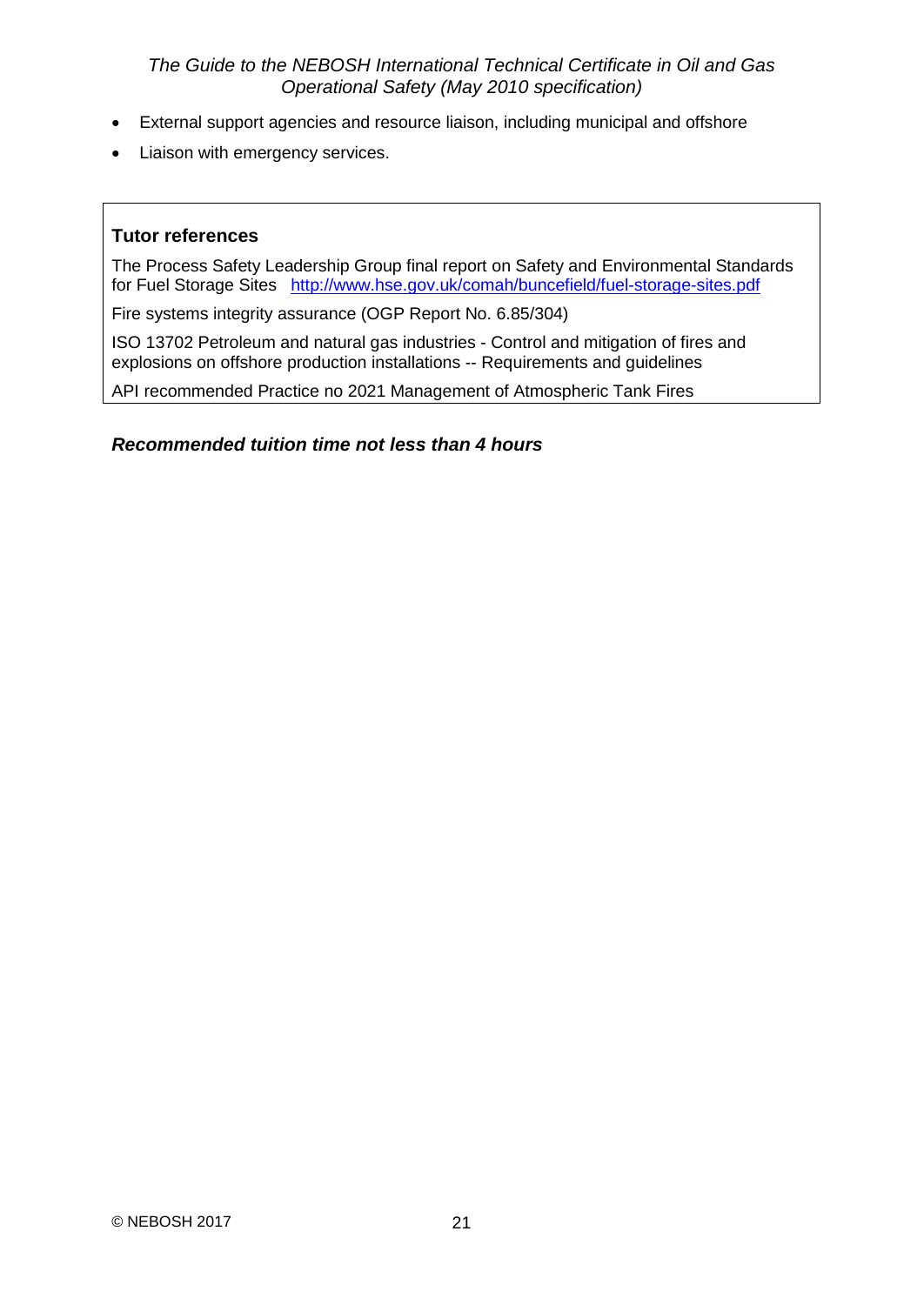# <span id="page-24-0"></span>**Element 5: Logistics and transport operations**

# **Learning outcomes**

On completion of this element, candidates should be able to demonstrate understanding of the content through the application of knowledge to familiar and unfamiliar situations. In particular they should be able to:

- 5.1 Identify the main hazards of and suitable controls for marine transport in the oil and gas industries
- 5.2 Identify the main hazards of and suitable controls for land transport in the oil and gas industries.

## **Content**

#### **5.1 Marine transport**

- Hazards of vessels and working over water; floating liquefied natural gas (LNG), floating production storage offloading units (FPSO's) floating storage units (FSU's), floating offloading, supply vessels, drilling rigs, construction barges
- Loading and unloading of vessels at marine terminals
- Control of marine operations, certification of vessels, inspection and approvals
- Roles and responsibilities of marine co-ordinators, masters and crews
- Personnel transfers and boarding arrangements
- Personal protective equipment suitability
- Diver operations.

### **5.2 Land transport**

- Tankers
	- UN 'classification' and transport of hazardous materials
	- protection of plant against vehicles striking plant
	- driver training
	- filling arrangements
- Traffic management
	- on site
	- routes
- Rail.

## **Tutor references**

Oil Companies International Marine Forum Guideline

Guidelines for managing marine risks associated with FPSOs (OGP Report No. 377)

### *Recommended Tuition time not less than 2 hours*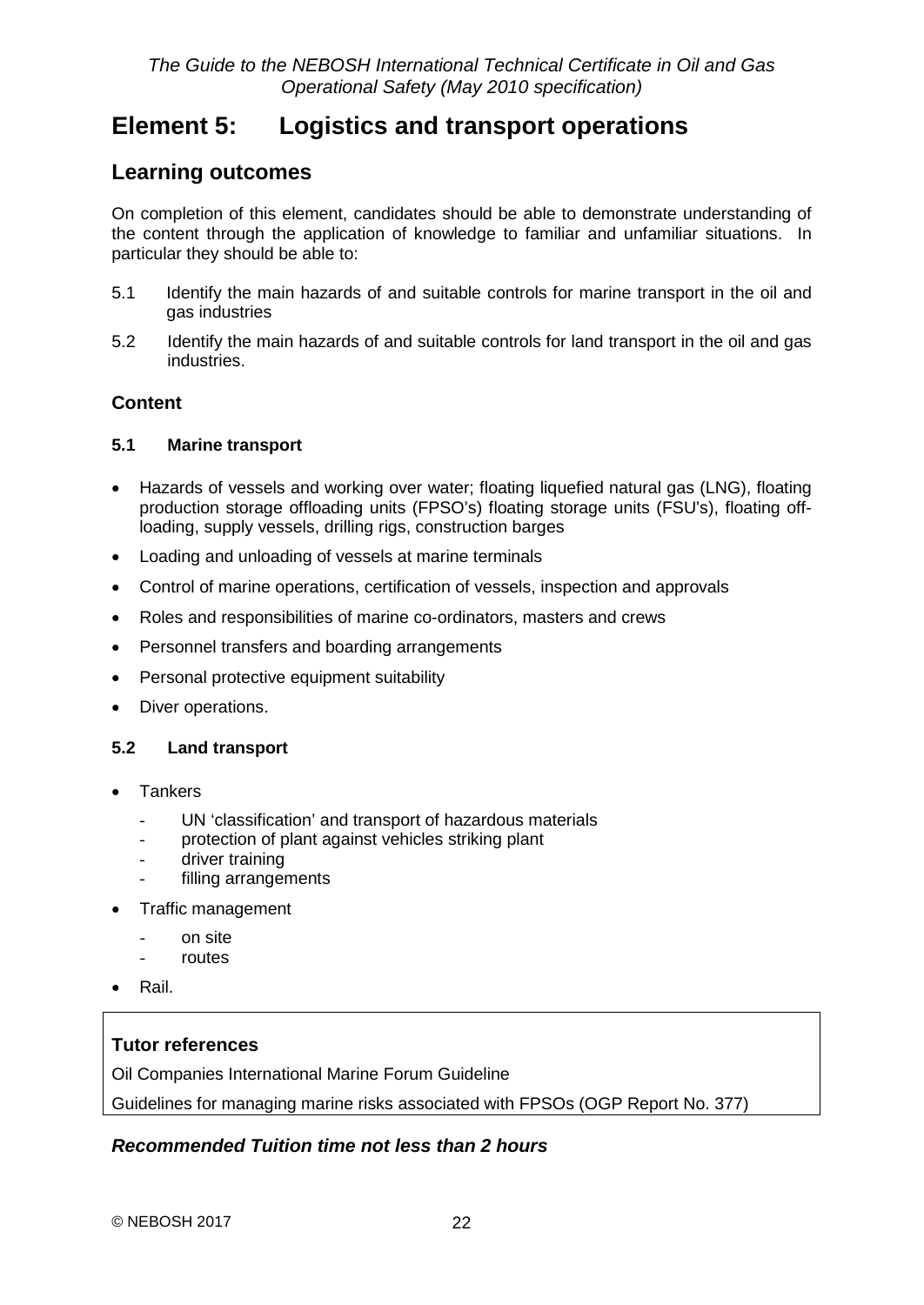# <span id="page-25-0"></span>**5. Sample question paper**

# **5.1 Unit IOG1:Management of international oil and gas operational safety**

## **THE NATIONAL EXAMINATION BOARD IN OCCUPATIONAL SAFETY AND HEALTH**

**UNIT IOG1: Management of international oil and gas operational safety**



**[DATE] 2 hours, 1400 to 1600**

**Answer both Section 1 and Section 2.** Answer **ALL** questions.

The maximum marks for each question, or part of a question, are shown in brackets.

Start each answer on a new page.

Answers may be illustrated by sketches where appropriate.

This question paper must be returned to the invigilator after the examination.

### **SECTION 1**

You are advised to spend about **half an hour** on this section, which contains **ONE** question.

**1** Many serious accidents or incidents, including the Piper Alpha disaster in 1988, involve root causes associated with shift handover.

An outgoing operator is handing over to an incoming operator at the end of a shift.

- (a) **Explain** the key principles of safe shift handover. *Information on specific operational issues is not required in part a.* **(10)**
- (b) **Outline** the main operational issues communicated at shift handover. **(10)**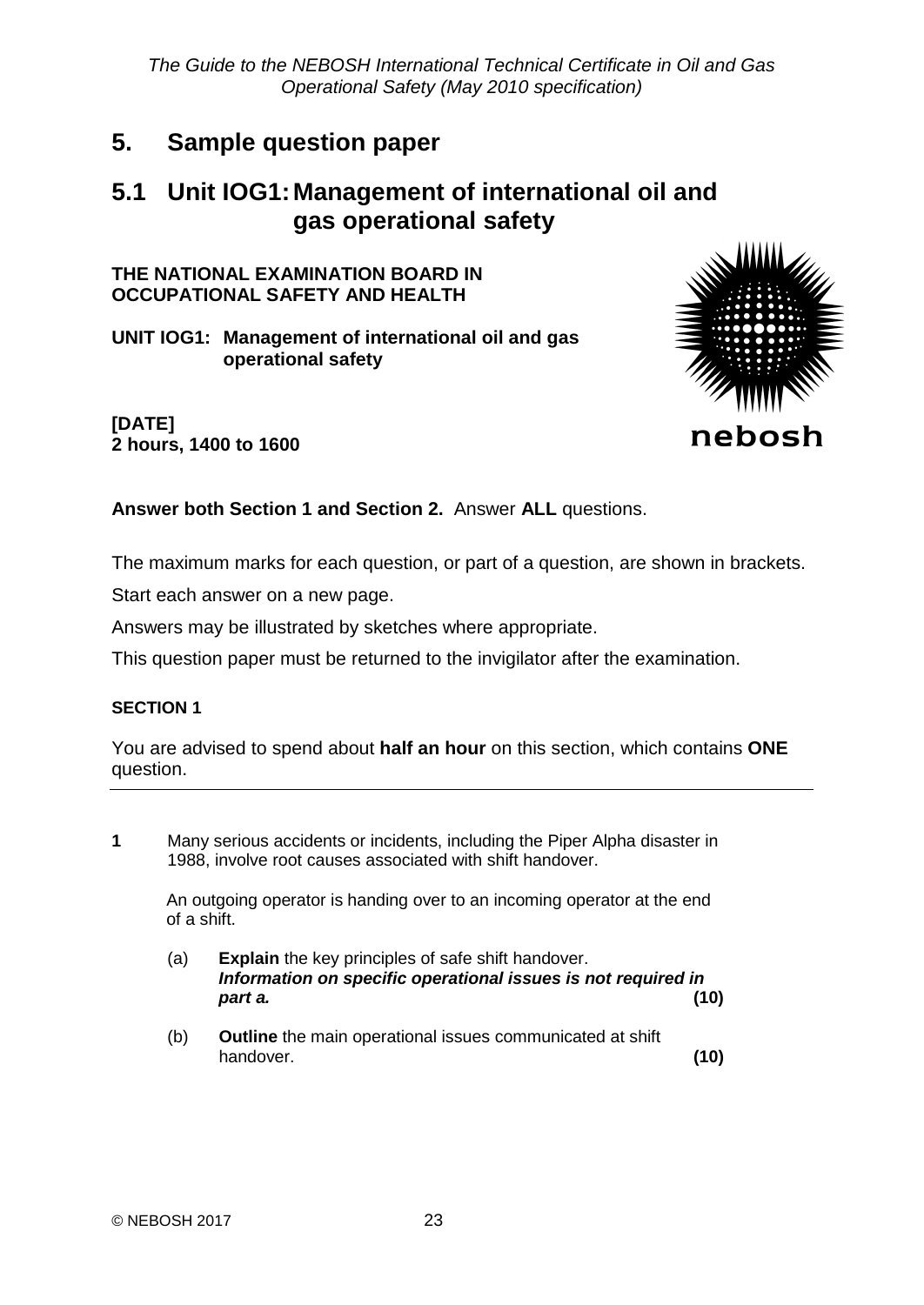### **SECTION 2**

You are advised to spend about **one and a half hours** on this section, which contains **TEN** questions.

| $\mathbf{2}$                                                                                                                                | (a)<br>$(LPG)$ . (4)                                                                                     | <b>Identify</b> the hazardous properties of Liquid Petroleum Gas                                                                 |     |
|---------------------------------------------------------------------------------------------------------------------------------------------|----------------------------------------------------------------------------------------------------------|----------------------------------------------------------------------------------------------------------------------------------|-----|
|                                                                                                                                             | (b)                                                                                                      | Outline the risks associated with Liquid Petroleum Gas (LPG). (4)                                                                |     |
| 3                                                                                                                                           | Safety cases and safety reports provide documented evidence that an oil<br>and gas installation is safe. |                                                                                                                                  |     |
|                                                                                                                                             |                                                                                                          | <b>Outline</b> the typical content of these types of documents.                                                                  | (8) |
| 4                                                                                                                                           | (a)                                                                                                      | <b>Identify THREE</b> marine hazards associated with all types of<br>Floating Platform Storage Offloading Units (FPSO's).        | (3) |
|                                                                                                                                             | (b)                                                                                                      | <b>Identify</b> suitable controls that minimise risk when operating<br>Floating Platform Storage Offloading Units (FPSO's).      | (5) |
| 5<br>An oil installation contains a vessel that requires protection from fire<br>exposure in the form of active or passive fire protection. |                                                                                                          |                                                                                                                                  |     |
|                                                                                                                                             | (a)                                                                                                      | Identify TWO examples of passive fire protection to protect<br>vessels.                                                          | (2) |
|                                                                                                                                             | (b)                                                                                                      | <b>Outline</b> why the metal legs of the vessel should be protected.                                                             | (2) |
|                                                                                                                                             | (c)                                                                                                      | <b>Outline</b> how a fixed water deluge system could provide fire<br>protection.                                                 | (2) |
|                                                                                                                                             | (d)                                                                                                      | <b>Identify TWO</b> additional examples of <i>active</i> fire protection.                                                        | (2) |
| 6                                                                                                                                           |                                                                                                          | Outline the following failure modes that may lead to loss of hydrocarbon<br>containment from storage tanks/vessels or pipelines: |     |
|                                                                                                                                             | (a)                                                                                                      | creep;                                                                                                                           | (2) |
|                                                                                                                                             | (b)                                                                                                      | stress corrosion cracking;                                                                                                       | (2) |
|                                                                                                                                             | (c)                                                                                                      | thermal shock;                                                                                                                   | (2) |
|                                                                                                                                             |                                                                                                          |                                                                                                                                  |     |

(d) brittle fracture. **(2)**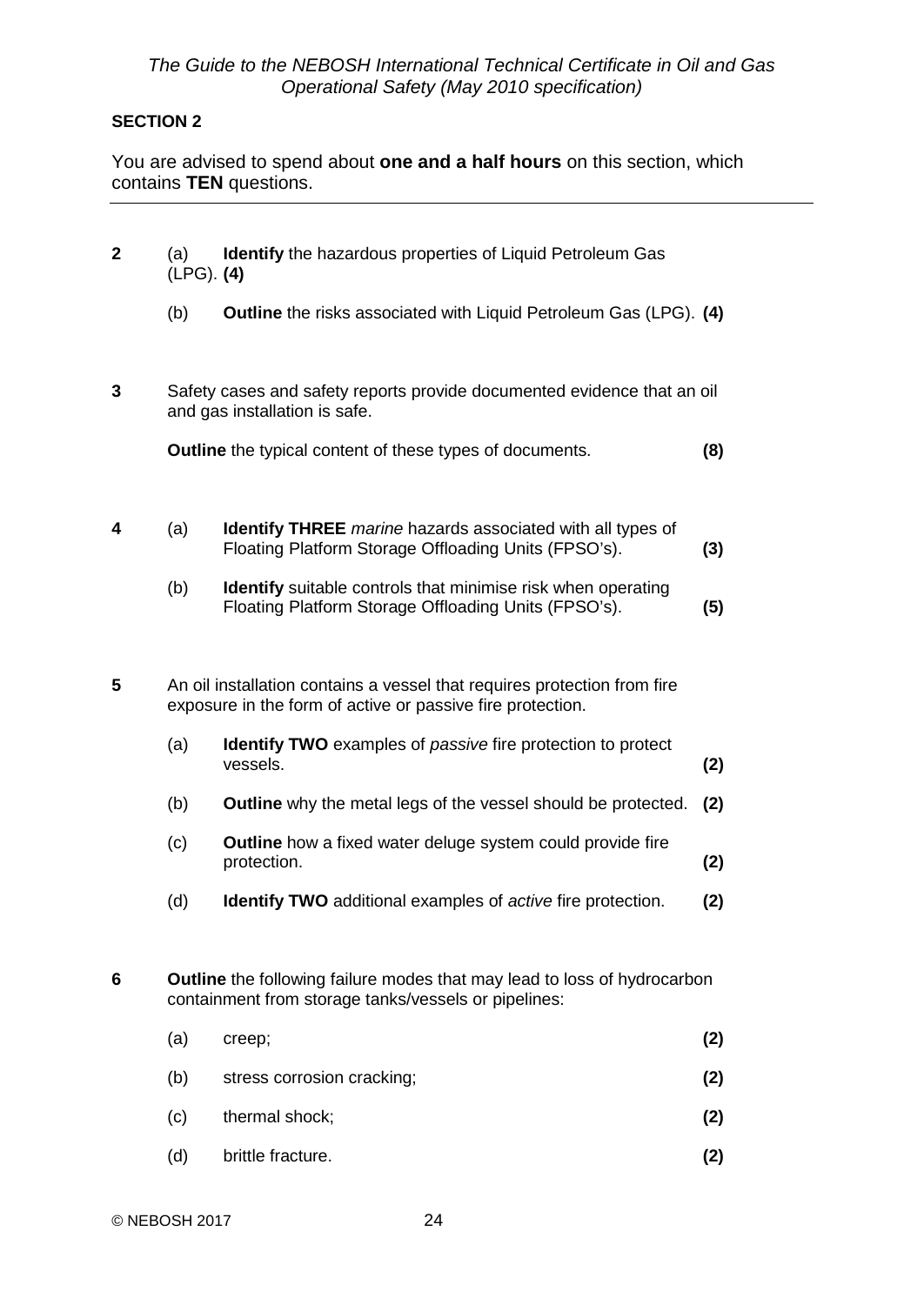- **7 Outline FOUR** types of work activity associated with an oil platform that might require a permit-to-work **AND give** a reason in **EACH** case for the requirement. **(8)**
- **8** A large oil company is proposing to build a new oil and gas installation in the North Sea. The Process Safety Management Team is analysing past incidents and database records from the Oil and Gas Industry.

*Excluding* active and passive fire protection systems, **outline** physical design features of the platform that would minimise risk to operating personnel in the event of a major incident. **(8)**

- **9** (a) **Identify TWO** ways in which vapour clouds can be generated. **(2)**
	- (b) **Outline** how a vapour cloud explosion can be generated. **(4)**
	- (c) **Identify** the physical consequences of vapour cloud explosions. **(2)**
- **10** An operator is draining a flammable liquid from process pipework to a metal container. The supervisor is concerned about the possibility of an electrostatic charge forming and stops this operation until a risk assessment is undertaken. During this work activity:
	- (a) **identify** factors that influence the generation of the electrostatic charge; **(4)**
	- (b) **outline** practical ways of minimising the formation of an electrostatic charge. **(4)**
- **11** An employee was seriously injured in an accident at work within an oil and gas installation.

**Identify** the *documented information* that might be used by the investigating team to determine the causes of this accident. **(8)**